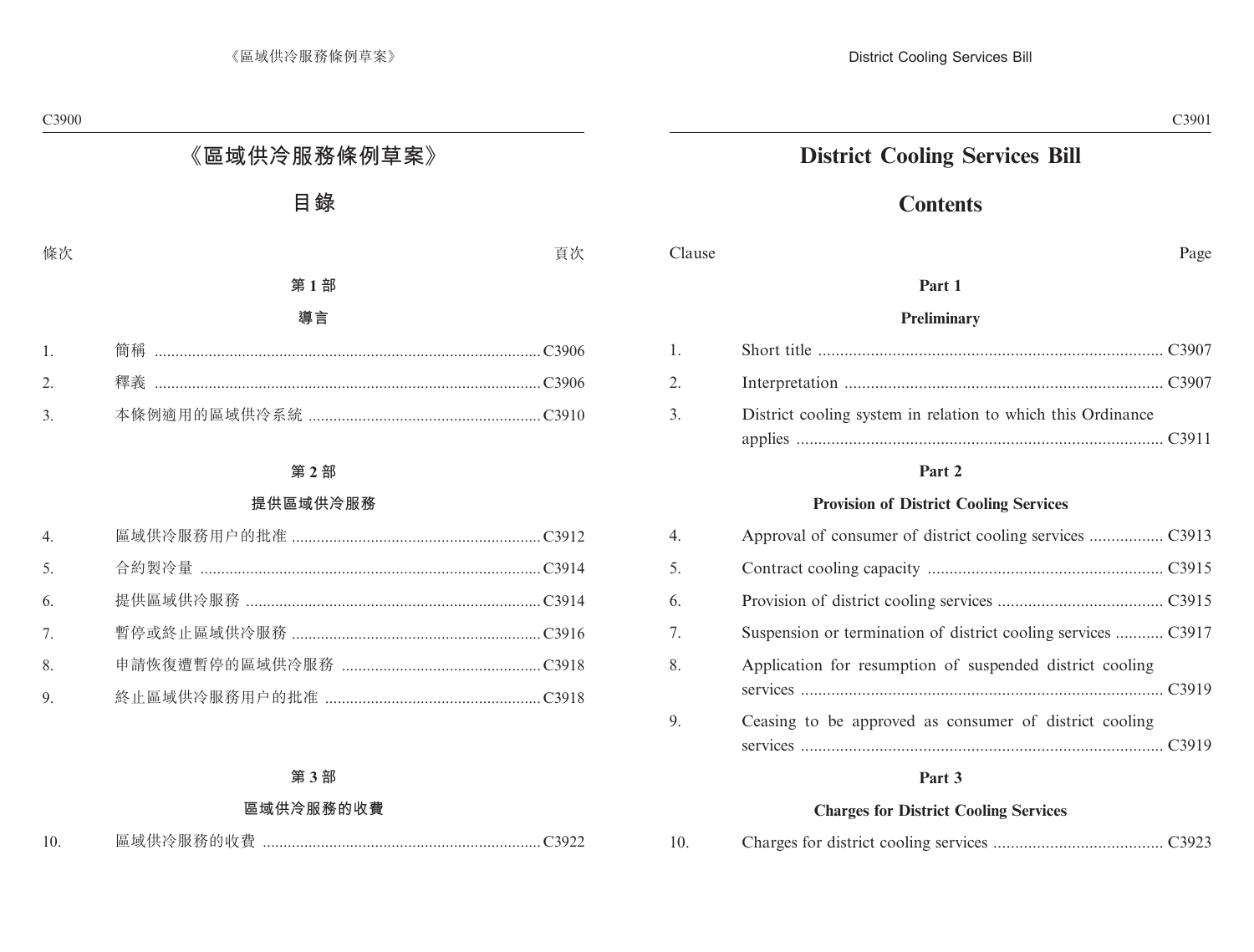|        | C3903                                               |  |  |  |
|--------|-----------------------------------------------------|--|--|--|
| Clause | Page                                                |  |  |  |
| 11.    | Determination of actual cooling capacity and actual |  |  |  |
| 12.    |                                                     |  |  |  |
| 13.    |                                                     |  |  |  |
| 14.    |                                                     |  |  |  |
| 15.    |                                                     |  |  |  |
| 16.    |                                                     |  |  |  |
| 17.    |                                                     |  |  |  |
|        | Part 4                                              |  |  |  |
|        | <b>Administration of District Cooling Services</b>  |  |  |  |
| 18.    |                                                     |  |  |  |
| 19.    |                                                     |  |  |  |
| 20.    |                                                     |  |  |  |
| 21.    |                                                     |  |  |  |
|        | Part 5                                              |  |  |  |

### Appeal

| 22. |  |
|-----|--|
| 23. |  |
| 24. |  |
| 25. |  |
| 26. |  |
| 27. |  |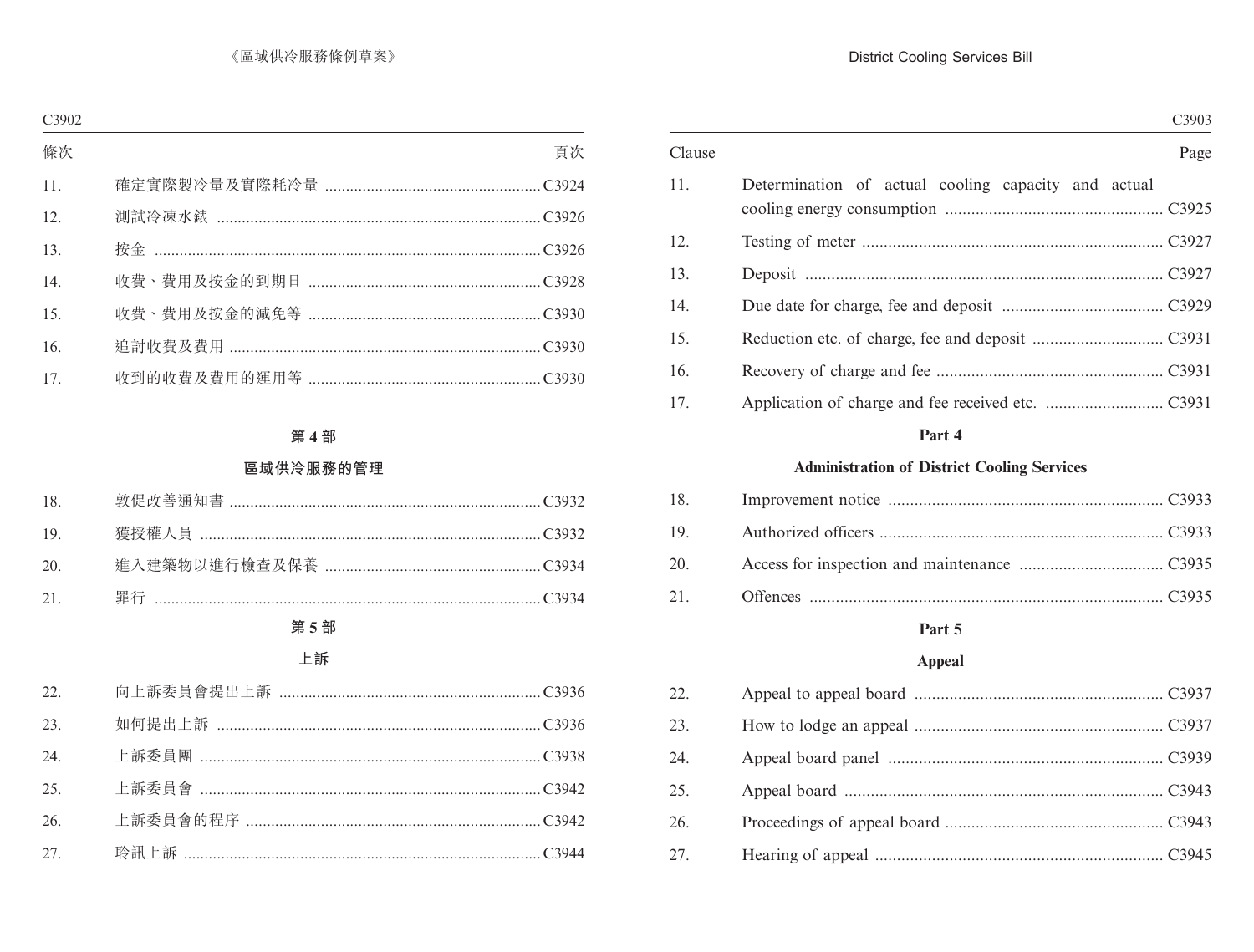|            | C3905                                                             |
|------------|-------------------------------------------------------------------|
| Clause     | Page                                                              |
| 28.        | Reappointment of appeal board in case of certain                  |
| 29.        | Appeal board may authorize inspection of installation etc.  C3949 |
| 30.        |                                                                   |
|            | Part 6                                                            |
|            | <b>Miscellaneous Matters</b>                                      |
| 31.        |                                                                   |
| 32.        |                                                                   |
| 33.        |                                                                   |
| 34.        |                                                                   |
| Schedule 1 | District Cooling System in relation to which this                 |
|            |                                                                   |
| Schedule 2 |                                                                   |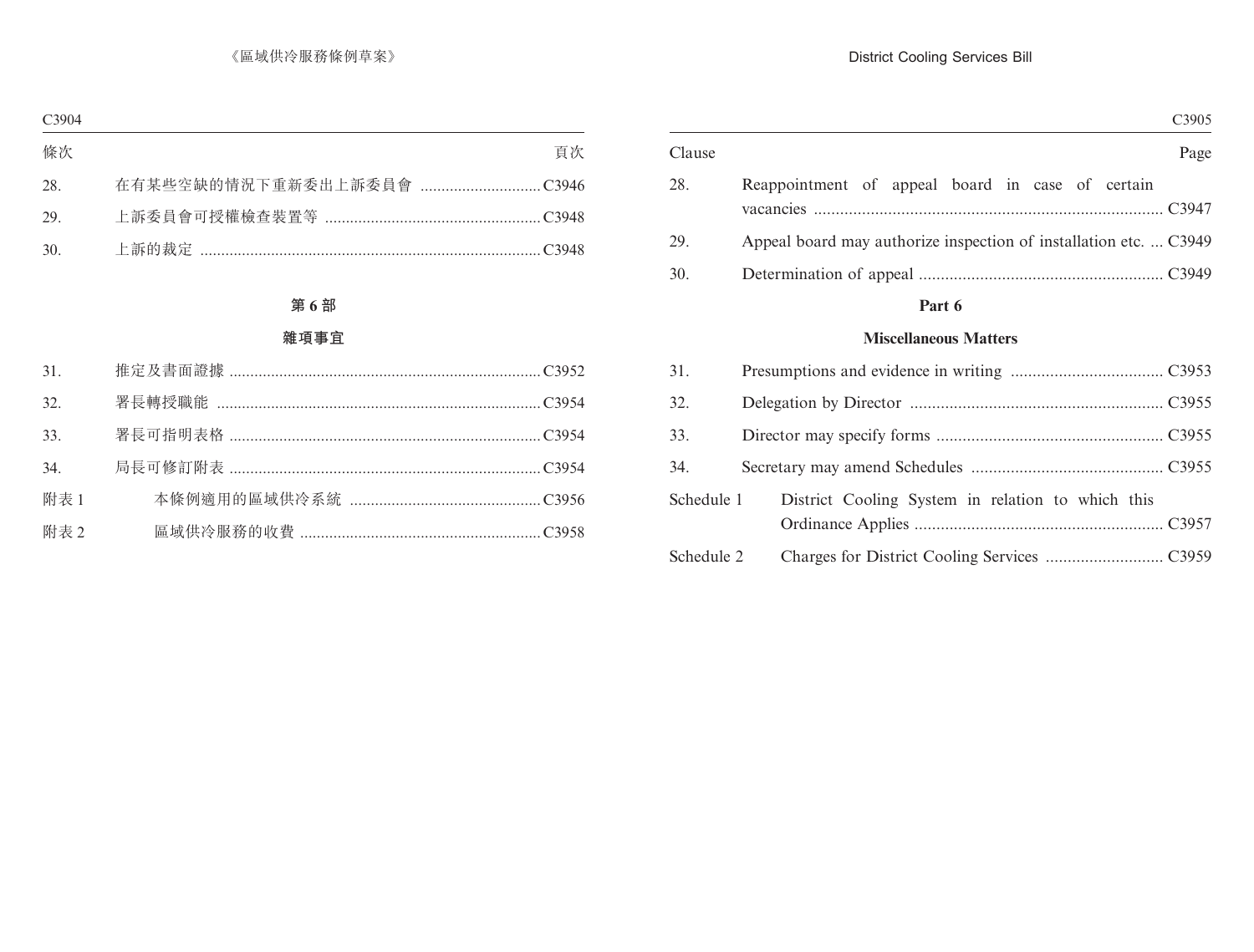# A BILL

## To

Provide for matters relating to district cooling services provided by the Government, including the imposition of charges for the services; and to provide for other related matters.

Enacted by the Legislative Council.

### **Part 1**

### **Preliminary**

### **1. Short title**

This Ordinance may be cited as the District Cooling Services Ordinance.

### **2. Interpretation**

In this Ordinance—

- *actual cooling capacity* (實際製冷量), in relation to a building to which district cooling services are provided by a district cooling system, means the rate of heat removal, in the unit of kilowatt refrigeration (kWr), that is actually demanded by the building for the system to generate the chilled water supplied to the building for the services;
- *actual cooling energy consumption* (實際耗冷量), in relation to a building to which district cooling services are provided by a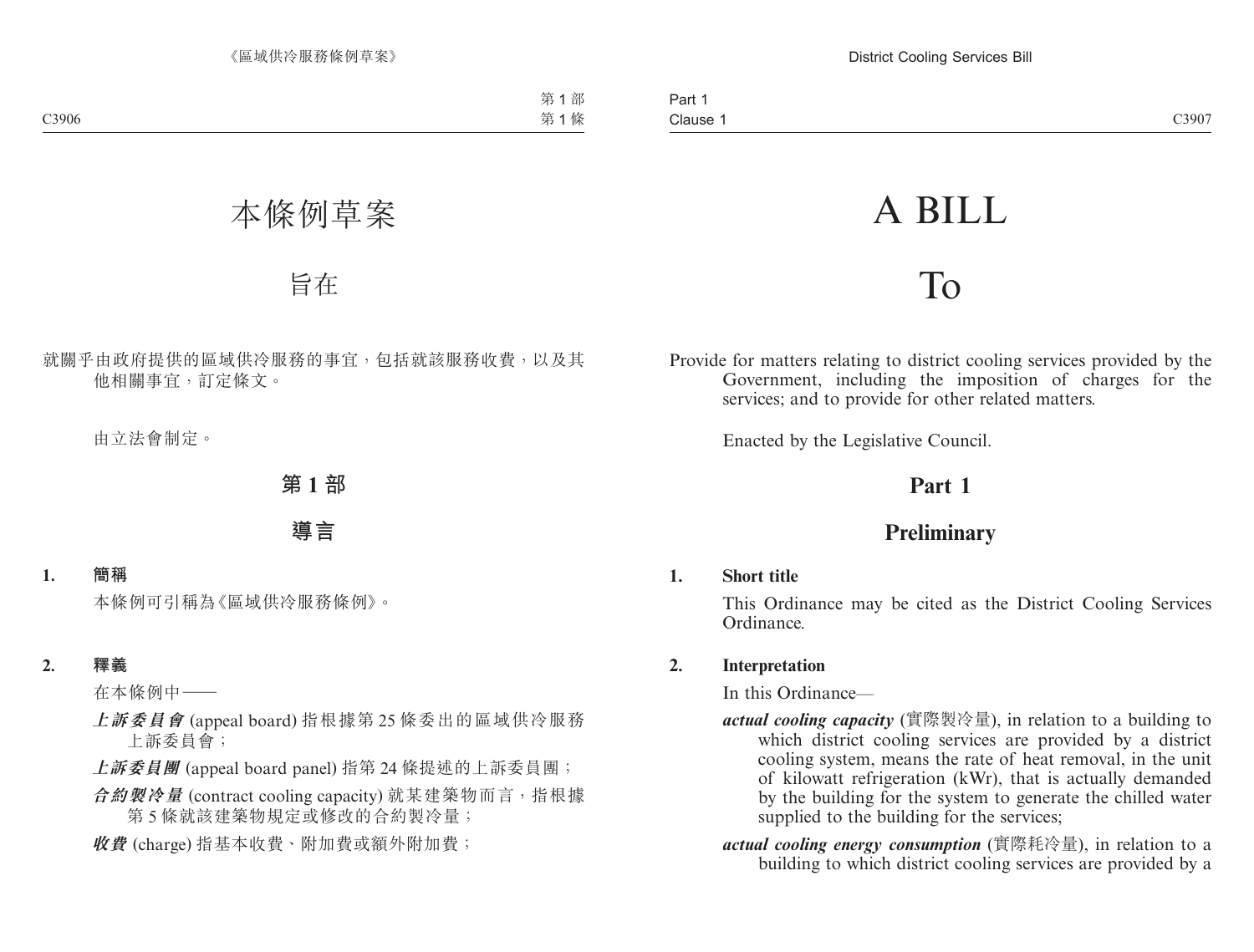| Part 1   |  |
|----------|--|
| Clause 2 |  |

district cooling system, means the cooling energy, in the unit of kilowatt-hour refrigeration (kWrh), that is actually used by the building for the system to generate the chilled water supplied to the building for the services;

- *appeal board* (上訴委員會) means a District Cooling Services Appeal Board appointed under section 25;
- *appeal board panel* (上訴委員團) means the appeal board panel referred to in section 24;
- *approved consumer* (獲准用户), in relation to a building, means a person who is approved under section 4 as the consumer of district cooling services for the building;
- *authorized officer* (獲授權人員) means a public officer authorized under section 19;
- *building* (建築物) includes part of a building;
- *capacity charge* (製冷量收費) means the capacity charge referred to in section  $10(1)(a)$ ;
- *capacity overrun charge* (超額製冷量收費) means the capacity overrun charge referred to in section  $10(1)(b)$ ;
- *charge* (收費) means a primary charge, surcharge or further surcharge;
- *consumption charge* (耗冷量收費) means the consumption charge referred to in section  $10(1)(c)$ ;
- *contract cooling capacity* (合約製冷量), in relation to a building, means the contract cooling capacity as provided or revised under section 5 for the building;
- *deposit* (按金) means a deposit payable under section 13;
- *Director* (署長) means the Director of Electrical and Mechanical Services;
- *district cooling services* (區域供冷服務) means the supply of chilled water for air-conditioning purposes by a district cooling system owned by the Government, and other related services;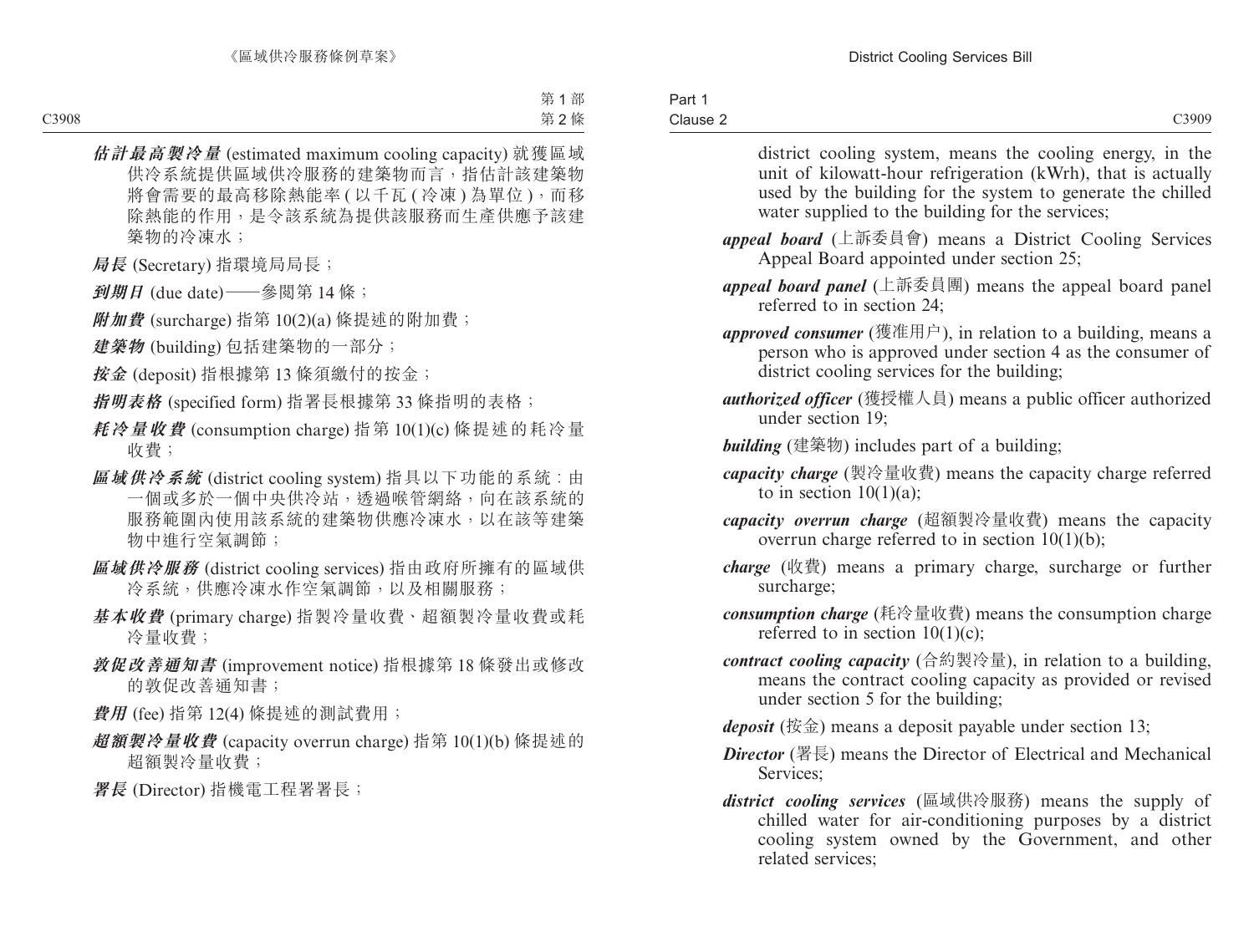#### Part 1 Clause 3

- *district cooling system* (區域供冷系統) means a system in which chilled water is supplied from one or more central chiller plants to user buildings within the area served by the system through a network of pipes for air-conditioning in the buildings;
- *due date* (到期日)—see section 14;
- *estimated maximum cooling capacity* (估計最高製冷量), in relation to a building to which district cooling services are to be provided by a district cooling system, means an estimation of the maximum rate of heat removal, in the unit of kilowatt refrigeration (kWr), that would be demanded by the building for the system to generate the chilled water to be supplied to the building for the services;
- $fee$  (費用) means the fee for testing referred to in section 12(4);
- *function* (職能) includes a power and a duty;
- *further surcharge* (額外附加費) means the further surcharge referred to in section  $10(2)(b)$ ;
- *improvement notice* (敦促改善通知書) means an improvement notice issued or amended under section 18;
- *primary charge* (基本收費) means a capacity charge, a capacity overrun charge or a consumption charge;
- *Secretary* (局長) means the Secretary for the Environment;
- *specified form* (指明表格) means a form specified by the Director under section 33;
- *surcharge* (附加費) means the surcharge referred to in section  $10(2)(a)$ .
- **3. District cooling system in relation to which this Ordinance applies**

This Ordinance applies in relation to a district cooling system specified in Schedule 1.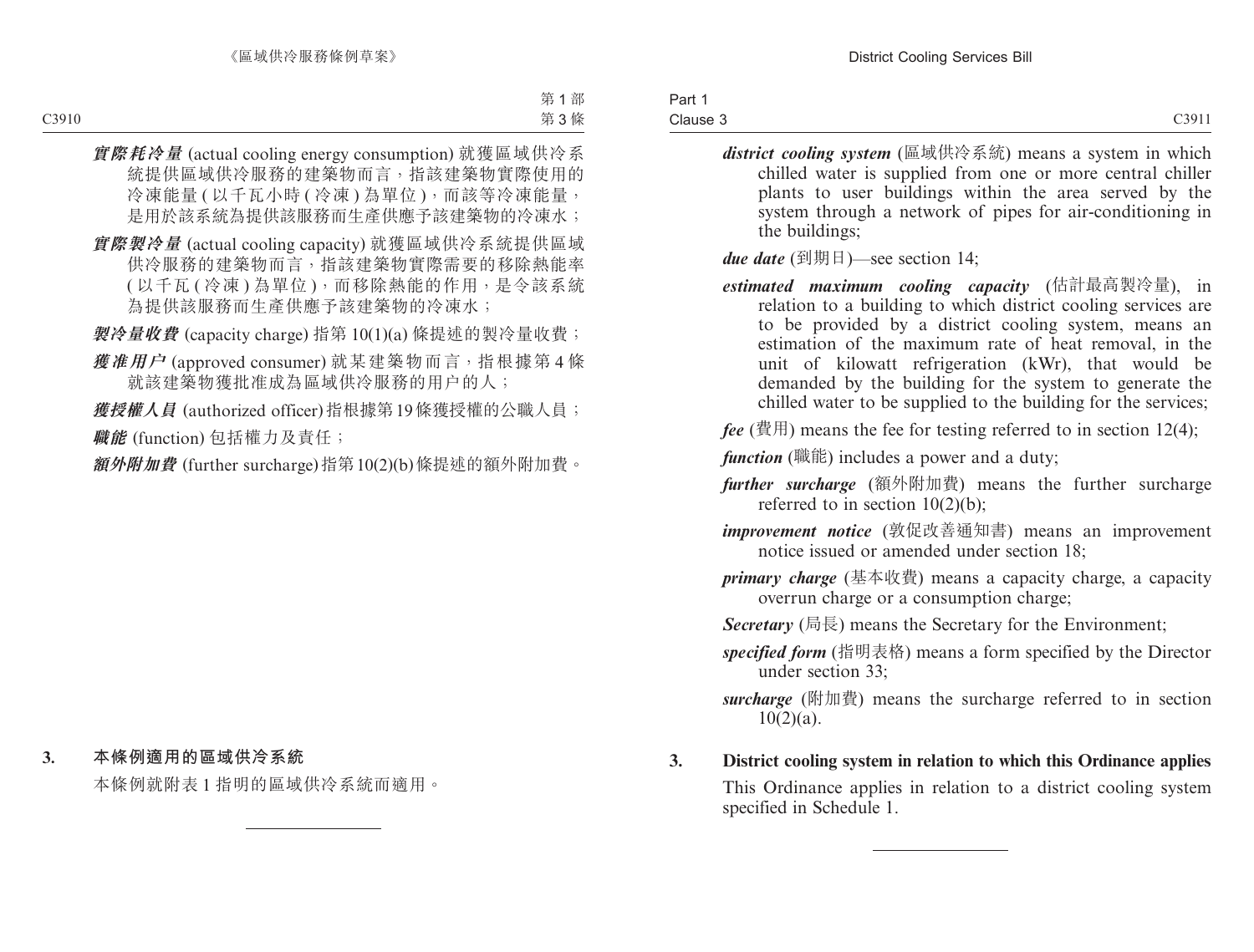### **Part 2**

### **Provision of District Cooling Services**

### **4. Approval of consumer of district cooling services**

- (1) Any of the following persons may apply to the Director in a specified form for approval as the consumer of district cooling services for a building—
	- (a) an owner or occupier of the building;
	- (b) a person responsible for the management of the building.
- (2) The applicant must include in the specified form—
	- (a) the estimated maximum cooling capacity of the building;
	- (b) the intended starting date for district cooling services to be provided to the building; and
	- (c) an undertaking given by the applicant in accordance with subsection  $(3)$ .
- (3) The undertaking to be given by the applicant under subsection  $(2)(c)$  is an undertaking—
	- (a) to pay any charge, fee or deposit payable in respect of the district cooling services provided to the building in accordance with this Ordinance;
	- (b) to be responsible for, and to bear the cost of, the design, provision, construction, installation and maintenance of the facilities for the building to receive district cooling services as specified by the Director; and
	- (c) to comply with any other conditions imposed by the Director relating to the provision or use of district cooling services.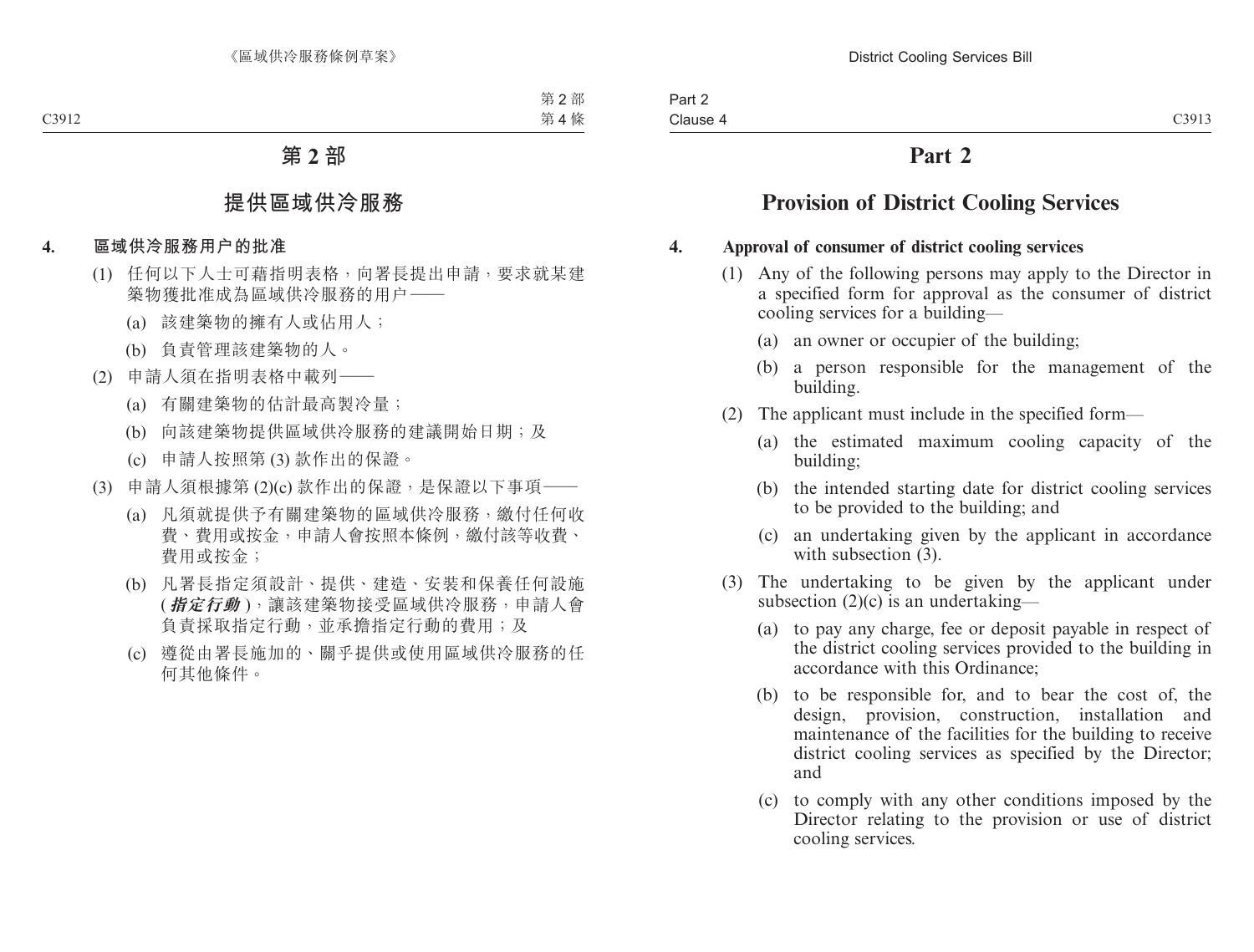| Part 2   |                |
|----------|----------------|
| Clause 5 | $\bigcap$ 3015 |
|          |                |

- (4) The Director may approve the applicant as the consumer of district cooling services for a building if—
	- (a) the application complies with subsections (1) and (2); and
	- (b) the Director agrees to—
		- (i) the estimated maximum cooling capacity provided under subsection  $(2)(a)$  or otherwise by the applicant; and
		- (ii) the intended starting date provided under subsection (2)(b) or otherwise by the applicant.
- (5) If the Director decides not to approve the applicant as the consumer of district cooling services for a building under subsection (4), the Director must notify the applicant of the decision and the reasons for the decision.

### **5. Contract cooling capacity**

- (1) On the approval of the consumer of district cooling services for a building under section 4, the estimated maximum cooling capacity agreed by the Director under section 4(4)(b)(i) becomes the contract cooling capacity of the building.
- (2) The approved consumer for a building may revise the contract cooling capacity of the building only if the Director has agreed to the revision.

### **6. Provision of district cooling services**

- (1) After the consumer of district cooling services for a building has been approved under section 4, the Director may provide district cooling services to the building from—
	- (a) the intended starting date agreed by the Director under section  $4(4)(b)(ii)$ ; or
	- (b) a later date as proposed by the approved consumer and agreed by the Director.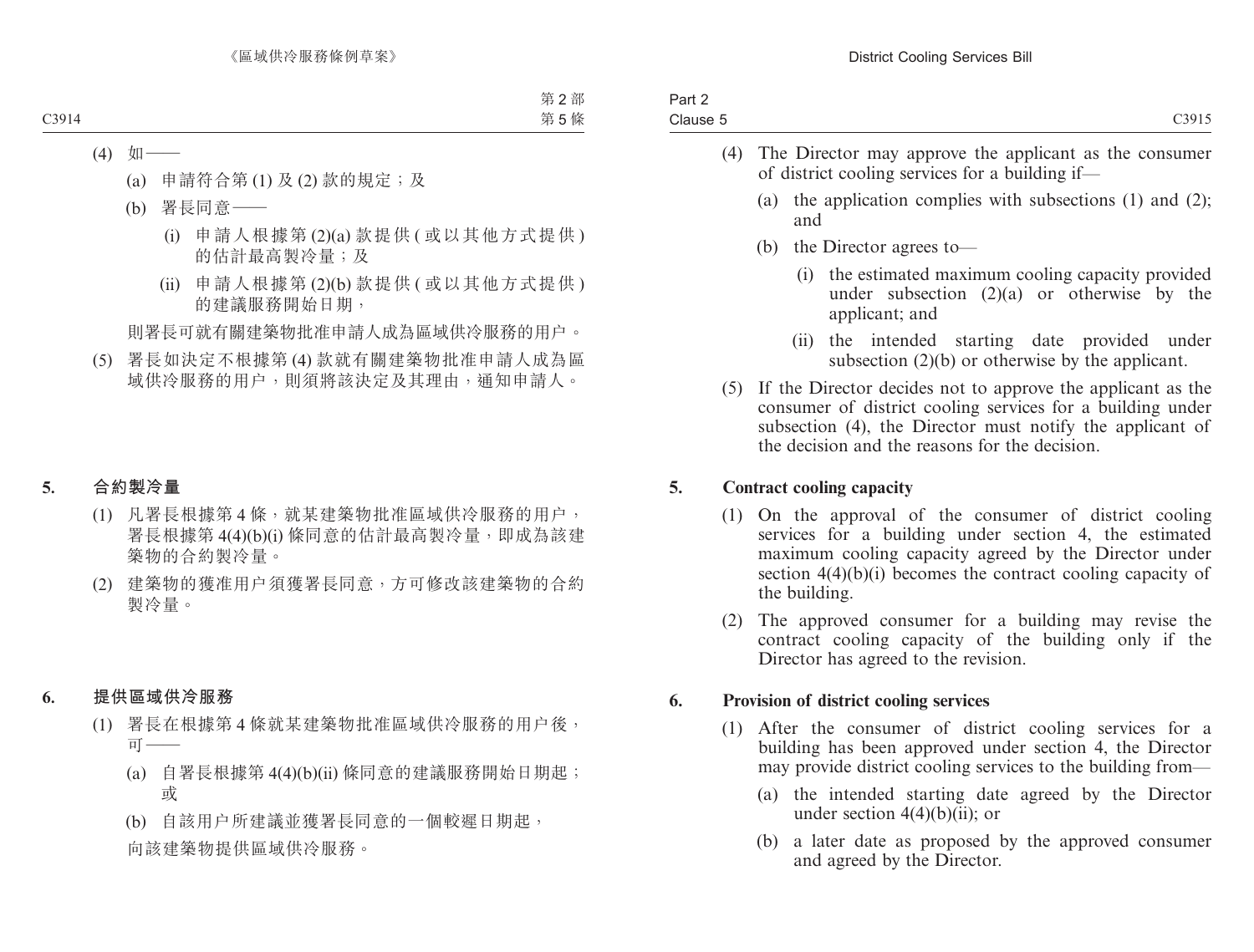| Part 2   |       |
|----------|-------|
| Clause 7 | C3917 |
|          |       |

- (2) Nevertheless, the Director may refuse to provide district cooling services to a building from the date specified in subsection (1) if the approved consumer for the building fails to fulfil, or is in breach of, the undertaking given by the approved consumer under section  $4(2)(c)$  in respect of the building.
- (3) If the Director decides to refuse to provide district cooling services to a building under subsection (2), the Director must notify the approved consumer for the building of the decision and the reasons for the decision.

### **7. Suspension or termination of district cooling services**

- (1) The Director may suspend or terminate district cooling services to a building if—
	- (a) there is no approved consumer for the building;
	- (b) the approved consumer for the building fails to fulfil, or is in breach of, the undertaking given by the approved consumer under section 4(2)(c) in respect of the building;
	- (c) the approved consumer for the building fails to comply with a direction contained in an improvement notice;
	- (d) in the Director's opinion, work is required to be carried out for the installation, inspection, testing, operation, maintenance, regulating, alteration, repair, replacement or removal of any part of the district cooling system;
	- (e) in the Director's opinion, work is required to be carried out in the event of an operational emergency arising from a fault in the district cooling system;
	- (f) in the Director's opinion, it is necessary to do so to protect life or property; or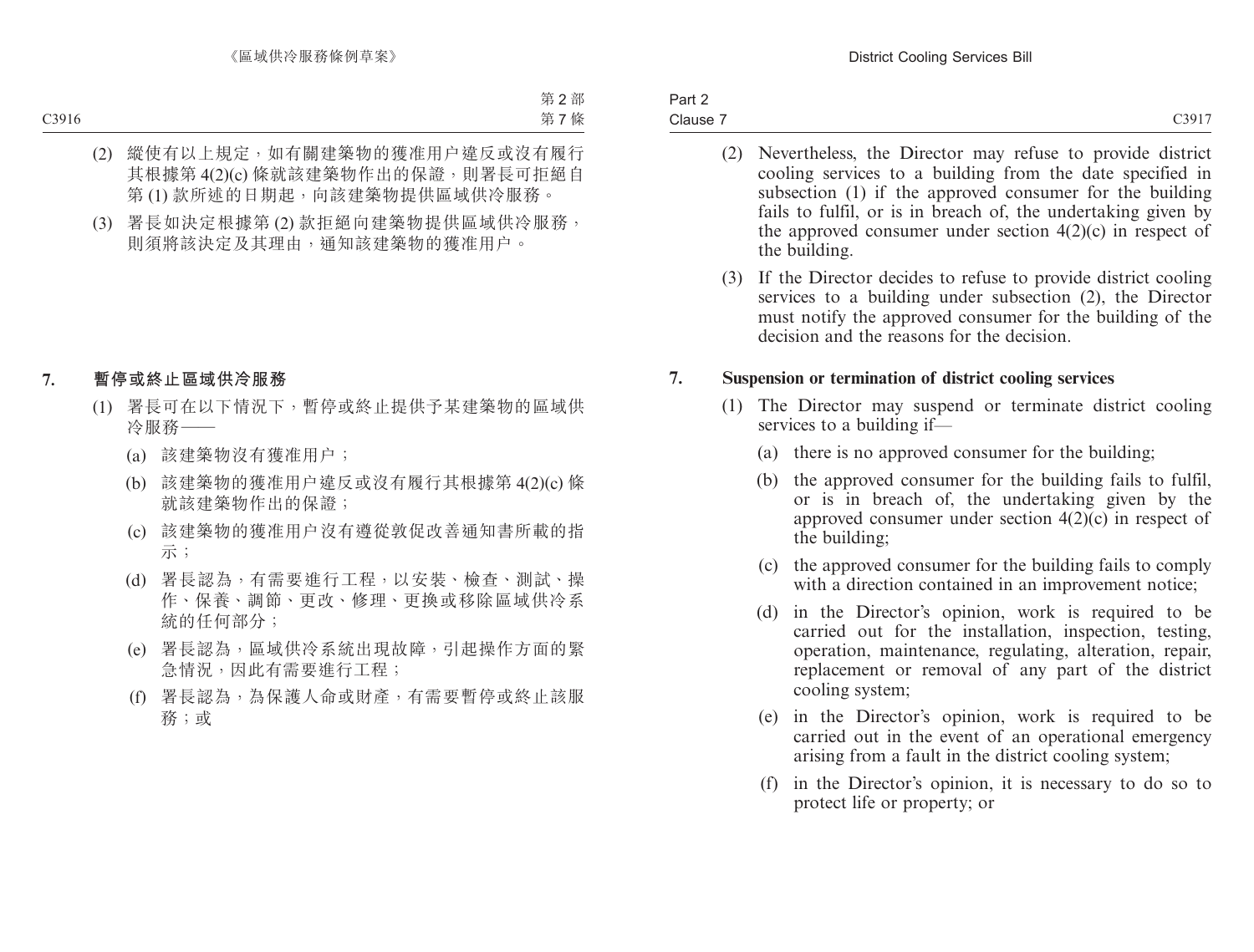| Part 2   |       |
|----------|-------|
| Clause 8 | C3919 |
|          |       |

- (g) in the Director's opinion, the behaviour of, or an installation of the building by, the approved consumer for the building is jeopardizing or will jeopardize the operation or reliability of the district cooling services.
- (2) If the Director decides to suspend or terminate district cooling services to a building under subsection (1)(b), (c), (d), (e), (f) or (g), the Director must notify the approved consumer for the building of the decision and the reasons for the decision.

### **8. Application for resumption of suspended district cooling services**

- (1) If the Director has suspended district cooling services to a building under section  $7(1)(b)$ , (c), (d), (e), (f) or (g), the approved consumer for the building may apply to the Director for the services to be resumed.
- (2) On an application under subsection (1), the Director may resume district cooling services to the building if the approved consumer demonstrates to the satisfaction of the Director that the ground on which the services were suspended no longer exists.
- (3) If the Director decides not to resume district cooling services to a building under subsection (2), the Director must notify the approved consumer for the building of the decision and the reasons for the decision.

### **9. Ceasing to be approved as consumer of district cooling services**

- (1) A person who is the approved consumer for a building may apply to the Director for the cessation of the approval.
- (2) The application must—
	- (a) state the intended date of the cessation; and
	- (b) be made at least 1 month before that date.
- (3) The Director must allow the application if—
	- (a) the application complies with subsection (2); and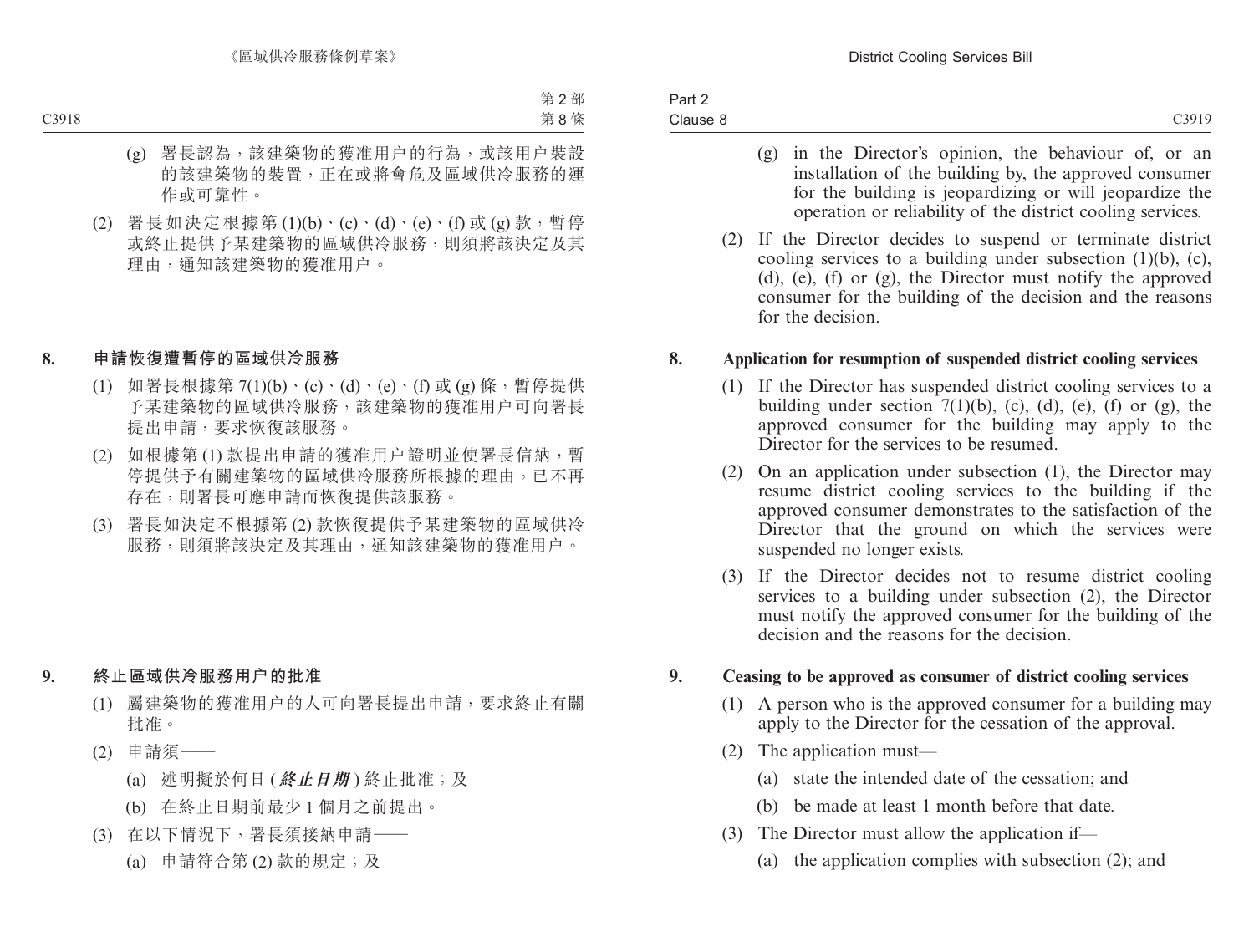(b) all outstanding charges and fees payable by the approved consumer in respect of the district cooling services provided to the building have been settled before the intended date of the cessation. (4) If the Director allows the application, then, on the intended date of the cessation— (a) the person ceases to be approved as the consumer of district cooling services for the building; and (b) the undertaking given by the person under section 4(2)(c) in respect of the building ceases to be in force. (5) If the Director decides to refuse the application, the Director must notify the person of the decision and the reasons for the decision.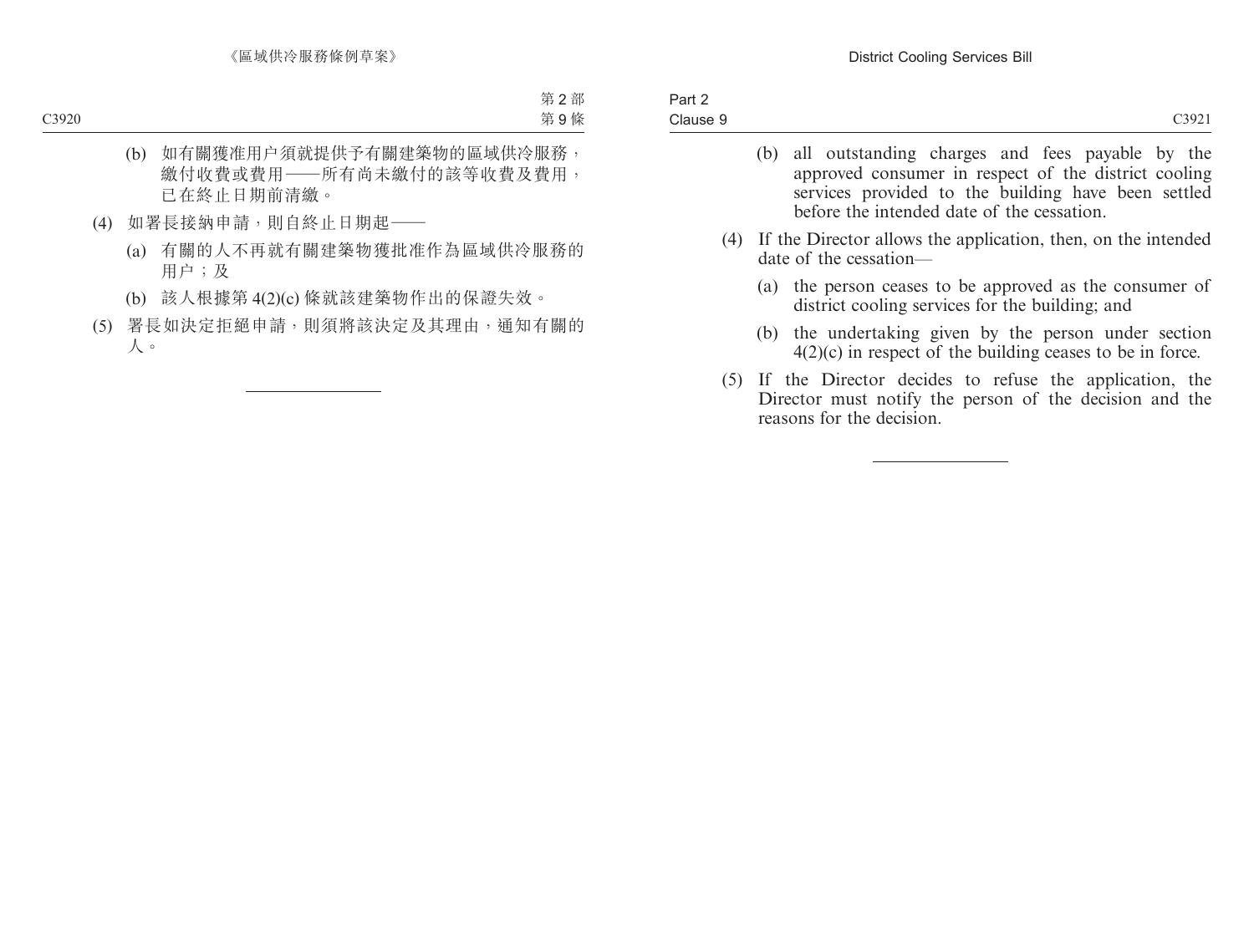### **Part 3**

### **Charges for District Cooling Services**

### **10. Charges for district cooling services**

- (1) The approved consumer for a building connected to a district cooling system specified in Schedule 1 must pay to the Government the following charges for the district cooling services provided to the building during a month—
	- (a) a capacity charge for the month, calculated according to section 2(1) and (3) of Schedule 2;
	- (b) if the highest actual cooling capacity of the building in the month exceeds the contract cooling capacity of the building—a capacity overrun charge for the month, calculated according to section 2(2) and (3) of Schedule 2; and
	- (c) a consumption charge for the month, calculated according to section 3 of Schedule 2.
- (2) The approved consumer for a building must also pay to the Government the following charges for an outstanding charge or fee—
	- (a) if a part of a primary charge or fee payable in respect of the building is not paid on or before its due date a surcharge for the unpaid primary charge or fee, calculated according to section 4(1) of Schedule 2; and
	- (b) if a part of a primary charge, fee or surcharge payable in respect of the building remains unpaid as at the expiry of the period of 6 months beginning on the day after its due date—a further surcharge for the unpaid primary charge, fee or surcharge, calculated according to section 4(2) of Schedule 2.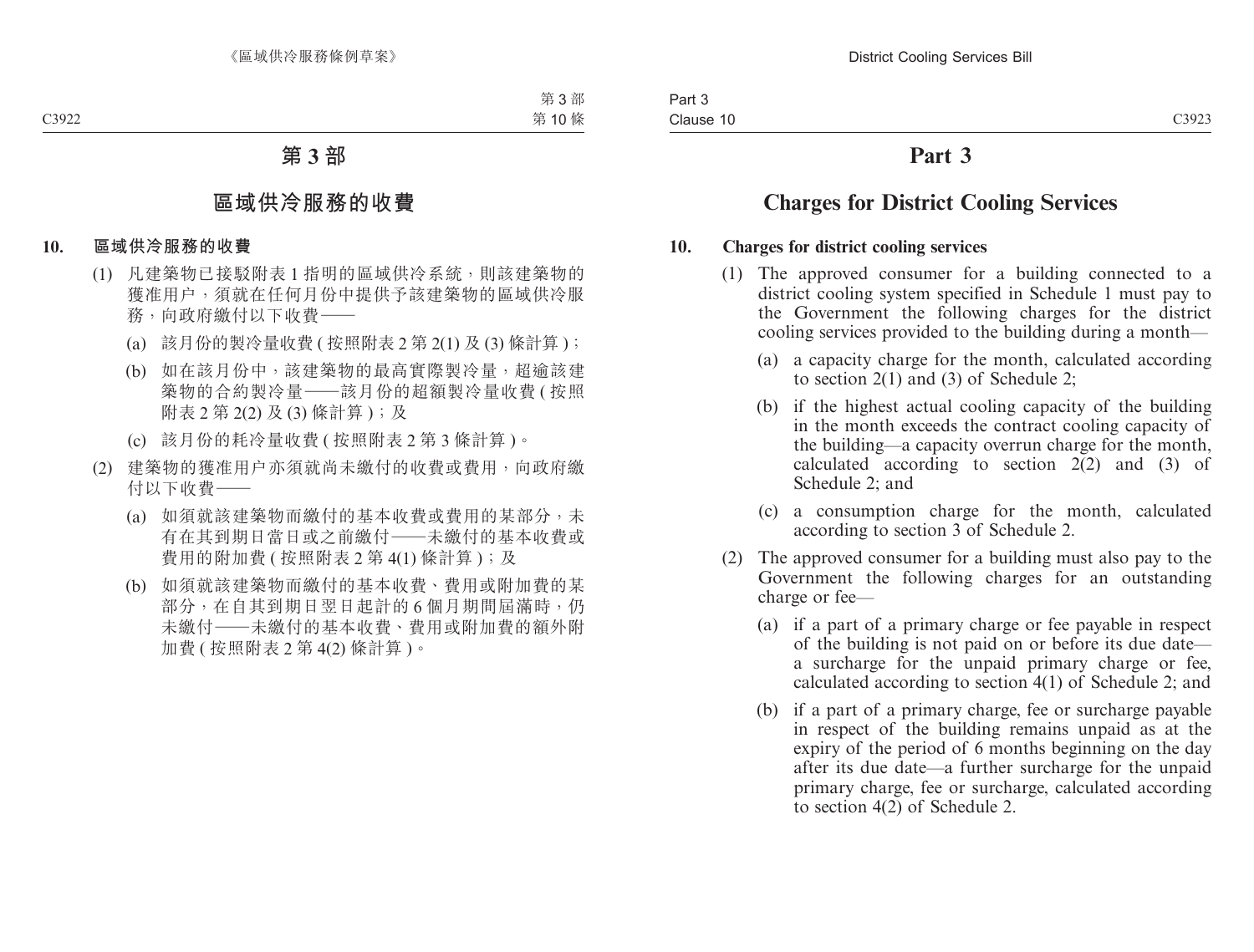| Part 3    |                   |
|-----------|-------------------|
| Clause 11 | C <sub>3925</sub> |
|           |                   |

- (3) The Director must inform the approved consumer for a building, by notice in writing, of the rates of primary charge applicable to the building for each subject period.
- (4) In addition, the Director must publicize the rates of primary charge applicable for each subject period by—
	- (a) publishing a notice that is accessible through the Internet; or
	- (b) placing a notice in any daily newspaper in circulation in Hong Kong.
- (5) In this section—
- *rates of primary charge* (基本收費額) means the capacity charge rate and consumption charge rate within the meaning of section 5 of Schedule 2;
- *subject period* (收費計算期) has the meaning given by section 5(2) of Schedule 2.

### **11. Determination of actual cooling capacity and actual cooling energy consumption**

- (1) The actual cooling capacity and actual cooling energy consumption of a building are to be measured by a meter owned by the Government and maintained by the Director in the building.
- (2) However, if the Director is of the opinion that it is impracticable or inappropriate to rely on a measurement under subsection  $(i)$  for a period, the actual cooling capacity and actual cooling energy consumption of the building for that period may be determined in the manner the Director thinks fit.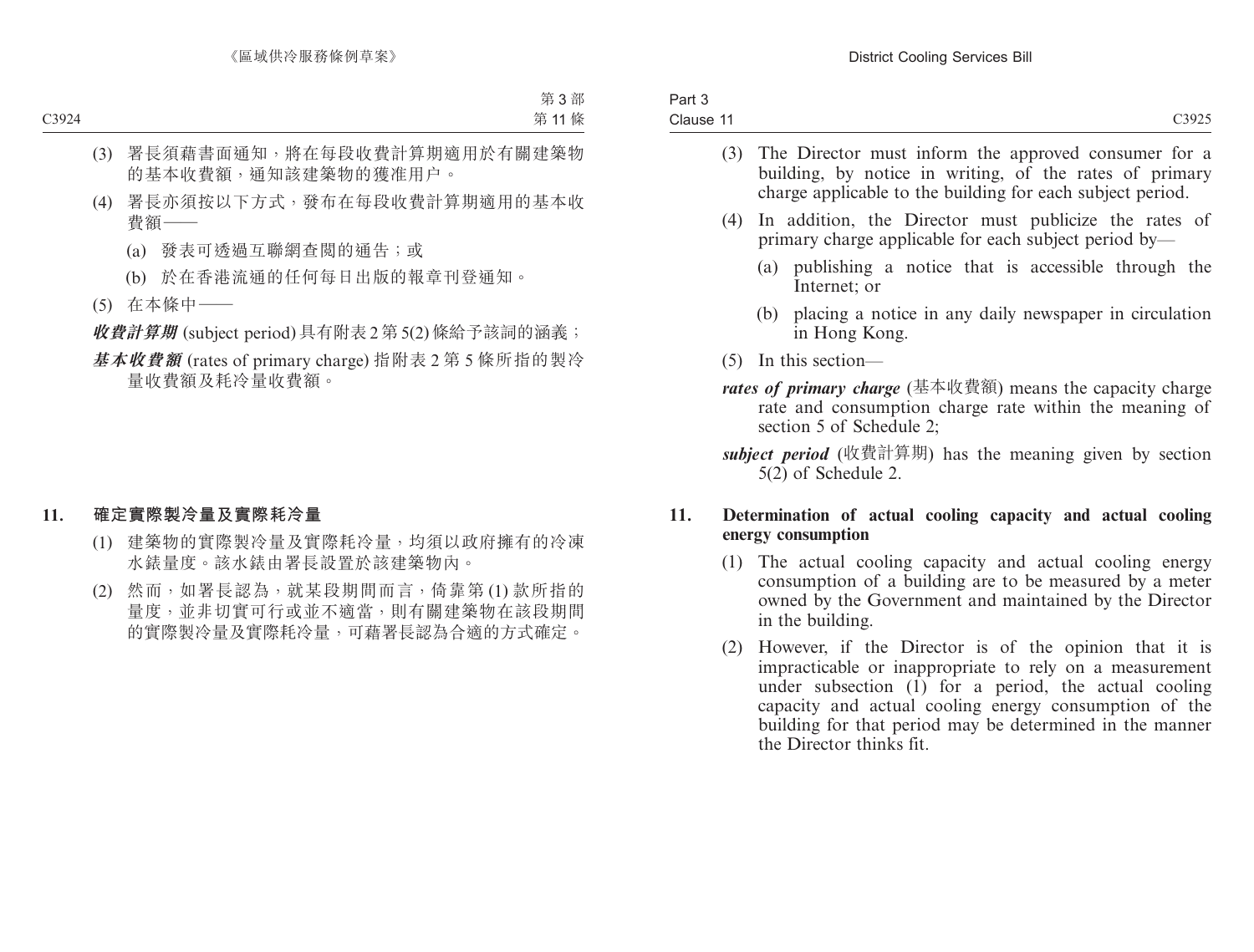| Part 3    |       |
|-----------|-------|
| Clause 12 | C3927 |

### **12. Testing of meter**

- (1) An approved consumer for a building who doubts the accuracy of a meter that measures the actual cooling capacity and actual cooling energy consumption of the building may apply to the Director in a specified form to have the meter tested.
- (2) After receiving the application, the Director must arrange for the meter to be tested in the manner the Director thinks fit.
- (3) A meter is regarded as registering correctly despite any inaccuracy found in its measurement if the inaccuracy does not exceed 3% above or below the correct amount.
- (4) If the result of the test is that the meter is registering correctly, the approved consumer must pay to the Director a fee for testing in an amount equivalent to the cost involved in testing the meter.
- (5) However, if the result is that the meter is not registering correctly, no fee for testing is payable by the approved consumer.

### **13. Deposit**

- (1) The Director may require the approved consumer for a building to pay a deposit, in the amount and by the date specified in a demand note issued to the approved consumer, to cover any charge or fee that is or may be payable in respect of the building.
- (2) Without limiting any other power under this Ordinance, the Director may apply a deposit paid in respect of a building to the payment of a charge or fee payable in respect of the building.
- (3) A deposit paid under this section—
	- (a) does not bear interest; and
	- (b) is not transferable.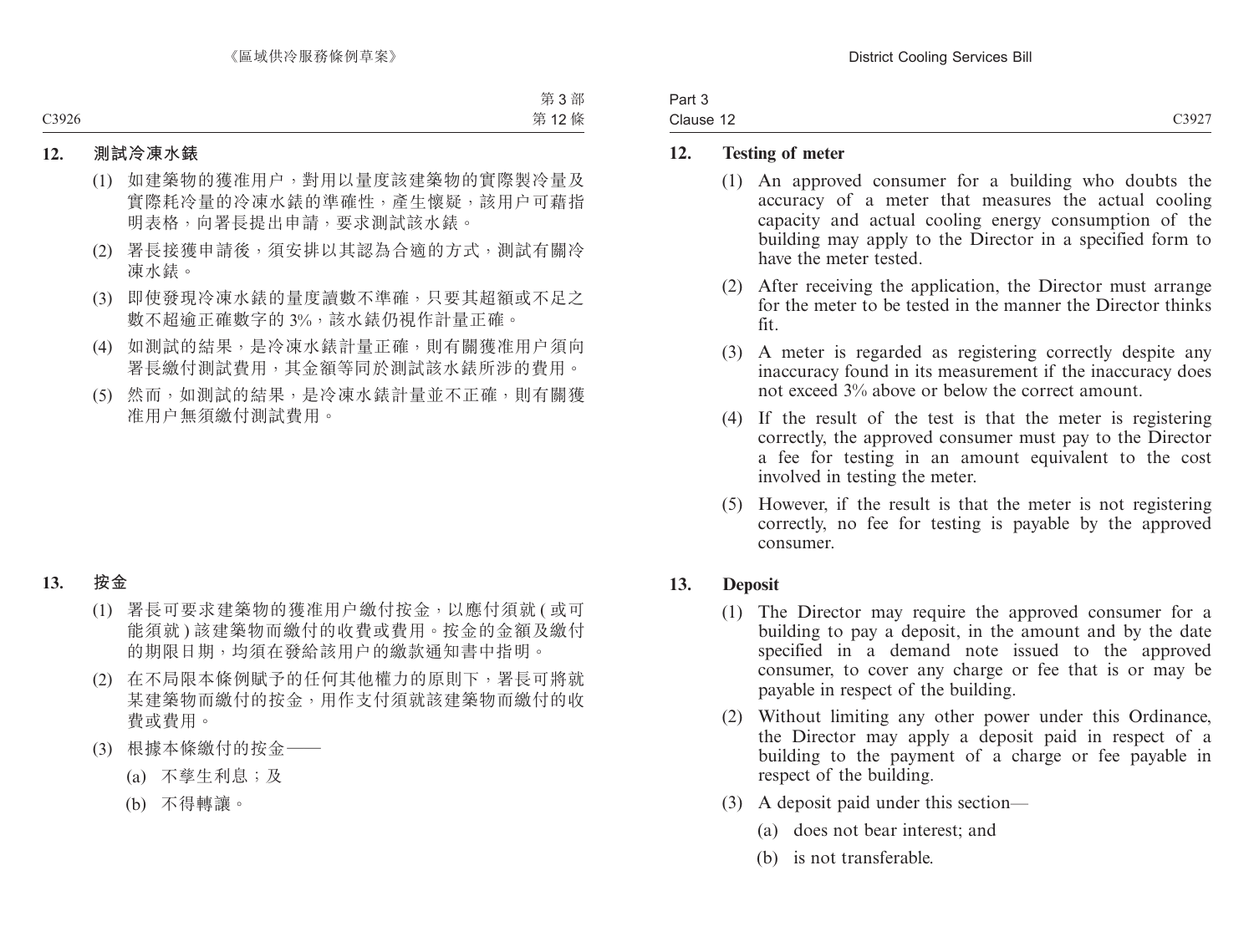|           | . |  |  | $\sim$ $\sim$ $\sim$ | . |       |
|-----------|---|--|--|----------------------|---|-------|
| Clause 14 |   |  |  |                      |   | C3929 |
| Part 3    |   |  |  |                      |   |       |

- (4) Subject to subsection (2), a deposit paid by a person as the approved consumer for a building must be refunded to the person if—
	- (a) the person has ceased to be approved as the consumer of district cooling services for the building; and
	- (b) the Director is of the opinion that the deposit is no longer required for satisfying any liability owed by the person as the approved consumer to the Government in connection with the services.

### **14. Due date for charge, fee and deposit**

- (1) The due date for a charge or fee is—
	- (a) for a primary charge or fee—the date by which the charge or fee must be paid as specified in a demand note issued by the Director for the charge or fee;
	- (b) for a surcharge payable in respect of a primary charge or fee—the due date of the primary charge or fee; and
	- (c) for a further surcharge payable in respect of a primary charge, fee or surcharge—the date on which the period of 6 months beginning on the day after the due date of the primary charge, fee or surcharge expires.
- (2) The due date for a deposit is the date by which the deposit must be paid as specified in a demand note issued for the deposit under section 13(1).
- (3) A charge, fee or deposit must be paid—
	- (a) for a primary charge, fee or deposit—on or before the due date; or
	- (b) for a surcharge or further surcharge—immediately after the due date.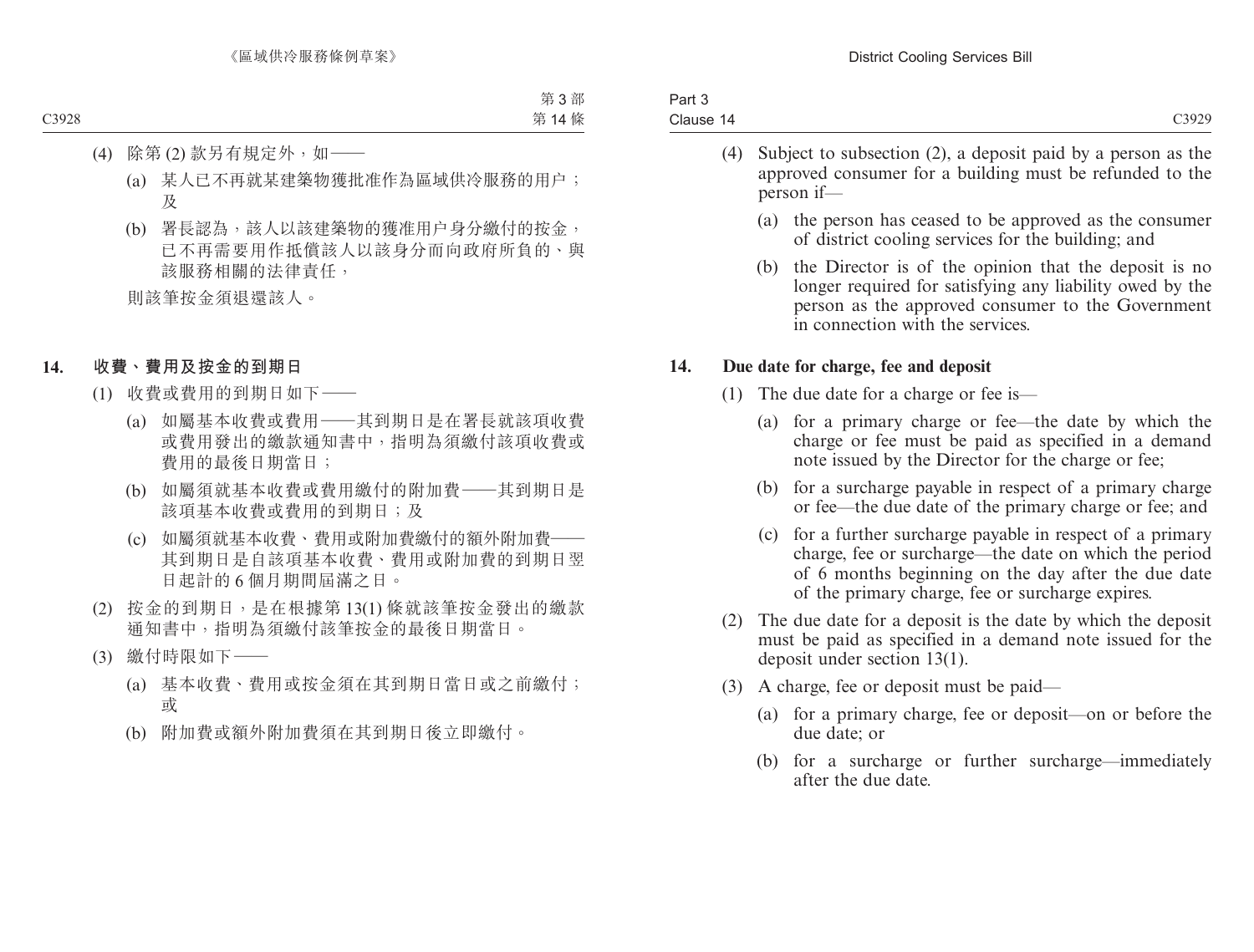| Part 3    |                   |
|-----------|-------------------|
| Clause 15 | C <sub>3931</sub> |

### **15. Reduction etc. of charge, fee and deposit**

- (1) The Director may, in a particular case, reduce, waive or refund, in whole or in part, a charge or fee payable or paid under this Ordinance.
- (2) The Director may, on the application by the approved consumer for a building in a particular case, reduce, waive or refund, in whole or in part, a deposit payable or paid in respect of the building.

### **16. Recovery of charge and fee**

A charge or fee payable under this Ordinance is recoverable as a civil debt due to the Government.

### **17. Application of charge and fee received etc.**

- (1) Subject to the approval of the Financial Secretary, those parts of the charges and fees received by the Government under this Ordinance that are required for either of the purposes specified in subsection (2) do not form part of the general revenue and may be applied for those purposes.
- (2) The purposes are—
	- (a) settling a payment that a person who has entered into an agreement with the Government for the management, operation and maintenance of a district cooling system is entitled to receive under the agreement; and
	- (b) settling any other expenses arising from or in connection with the provision of district cooling services.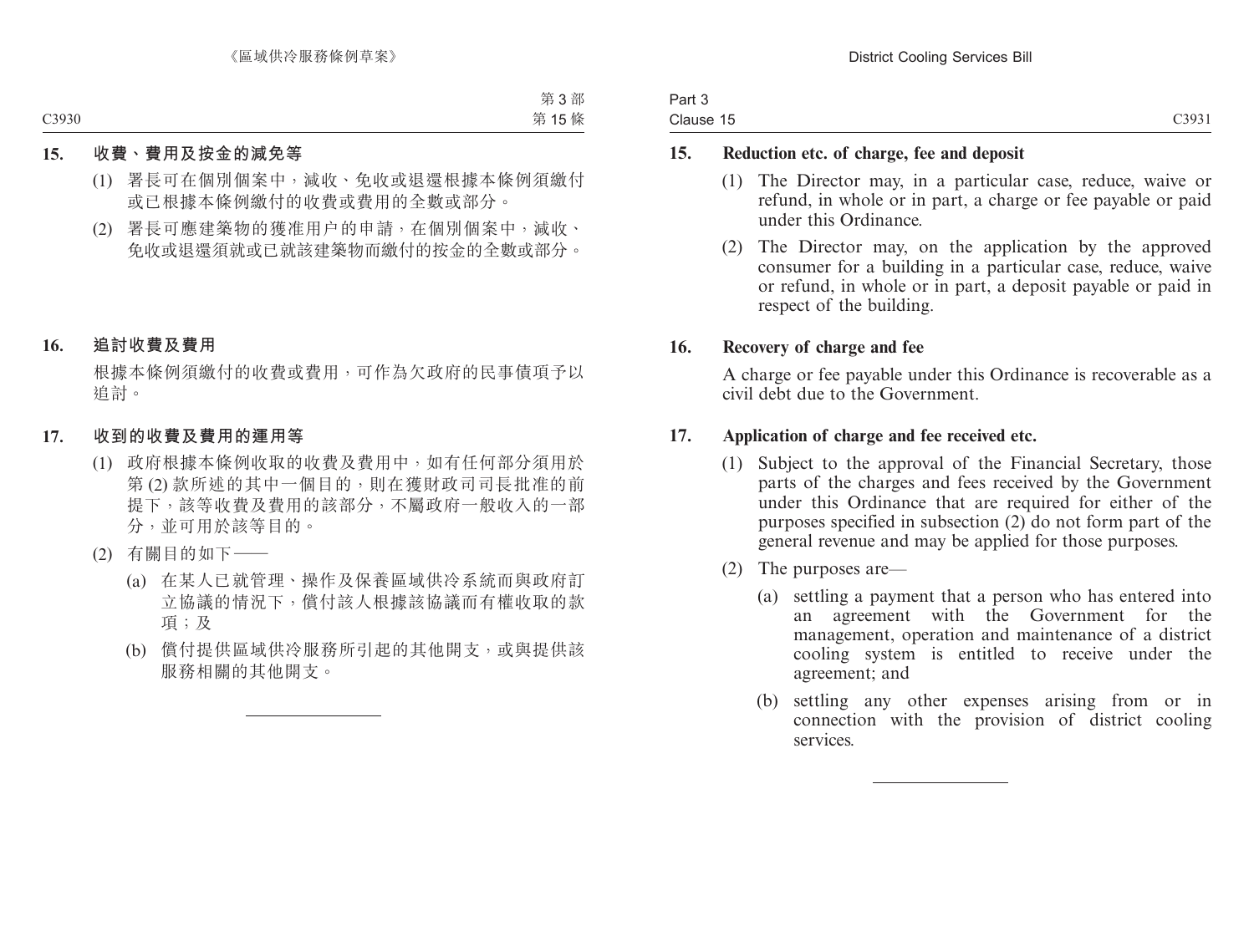### **Part 4**

### **Administration of District Cooling Services**

### **18. Improvement notice**

- (1) The Director may issue an improvement notice to the approved consumer for a building if the Director is of the opinion that the behaviour of, or an installation of the building by, the approved consumer is jeopardizing or will jeopardize the operation or reliability of district cooling services.
- (2) An improvement notice issued to an approved consumer must—
	- (a) state the Director's opinion referred to in subsection (1);
	- (b) specify the approved consumer's behaviour or installation that is jeopardizing or will jeopardize the operation or reliability of district cooling services; and
	- (c) direct the approved consumer to remedy the behaviour or installation within the period specified in the notice.
- (3) The Director may amend or withdraw an improvement notice by issuing a notice to the approved consumer.
- (4) An improvement notice issued to a person as the approved consumer for a building ceases to have effect if the person is no longer the approved consumer for the building.
- (5) Subsection (4) applies regardless of whether the person has complied with the direction contained in the improvement notice.

### **19. Authorized officers**

(1) The Director may, in writing, authorize a public officer attached to the Electrical and Mechanical Services Department to be an authorized officer for the purposes of this Ordinance.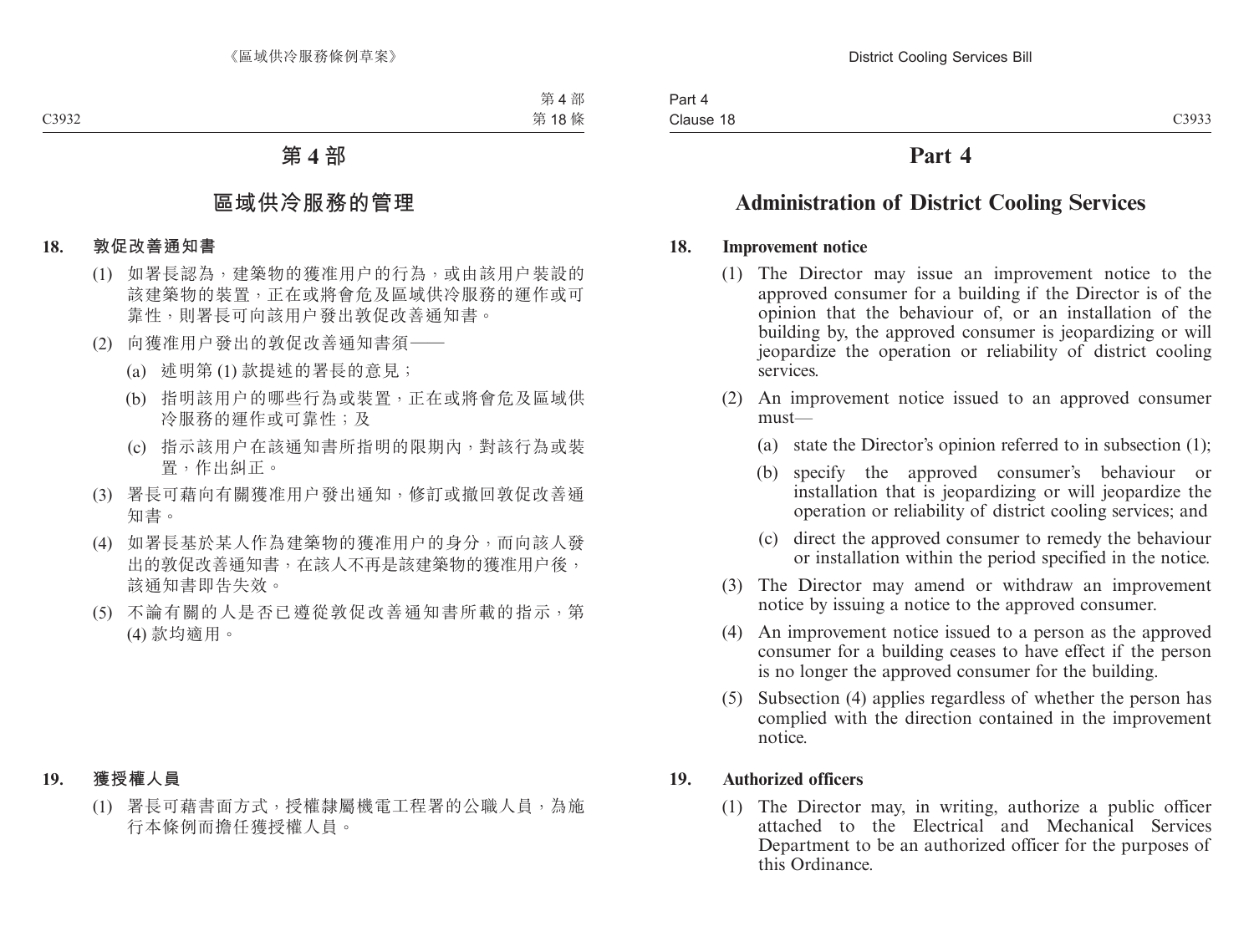| Part 4    |  |
|-----------|--|
| Clause 20 |  |
|           |  |

(2) An authorized officer must, if so requested, produce written proof of that officer's authorization before performing a function under this Ordinance.

#### **20. Access for inspection and maintenance**

- (1) An authorized officer may, at all reasonable times, enter a building to do any or all of the following—
	- (a) to inspect the building for the purposes of verifying information that is needed in determining a charge payable in respect of the building;
	- (b) to install, inspect, test, operate, maintain, regulate, alter, repair, replace or remove any part of the district cooling system in the building;
	- (c) to suspend or terminate district cooling services to the building.
- (2) Subsection (1) does not empower an authorized officer to enter a part of the building that is for residential use without the consent of the occupier of that part.
- (3) An authorized officer may exercise any power under this section with the assistance of any other person the officer thinks fit.

### **21. Offences**

- (1) A person commits an offence if the person—
	- (a) obstructs an authorized officer, or a person assisting the officer under section 20(3), in the officer's performance of a function under this Ordinance; or
	- (b) tampers with a facility owned and maintained by the Government for any purpose relating to the provision of district cooling services.
- (2) A person who commits an offence under subsection (1) is liable on conviction to a fine at level 3 and to imprisonment for 6 months.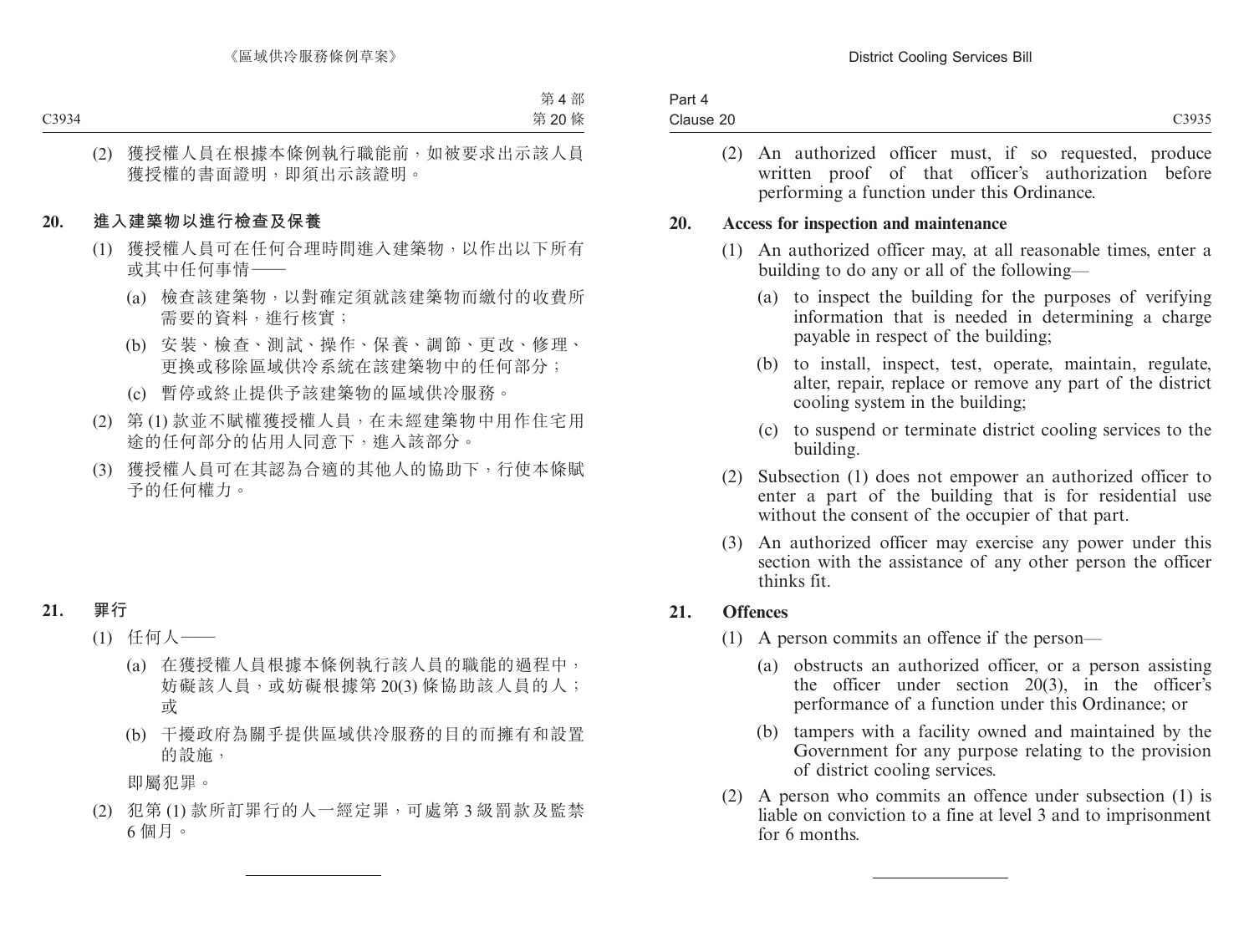### **Part 5**

### **Appeal**

### **22. Appeal to appeal board**

- (1) A person who is aggrieved by any of the following decisions and direction made in respect of the person may appeal to an appeal board against the decision or direction—
	- (a) a decision not to approve a person as the consumer of district cooling services for a building under section 4(4);
	- (b) a decision to refuse to provide district cooling services to a building under section 6(2);
	- (c) a decision to suspend or terminate district cooling services to a building under section  $7(1)(b)$ , (c) or (g);
	- (d) a decision not to resume district cooling services to a building under section 8(2) where the services were suspended under section  $7(1)(b)$ , (c) or (g);
	- (e) a decision to refuse an application for the cessation of the approval of a person as the consumer of district cooling services for a building under section 9;
	- (f) a decision to issue or amend an improvement notice under section 18;
	- (g) a direction contained in an improvement notice.
- (2) An appeal under subsection (1) against a decision or direction does not suspend the decision or direction unless the Director decides otherwise.

### **23. How to lodge an appeal**

(1) A person may lodge an appeal under section 22(1) by giving a notice of appeal to the Director.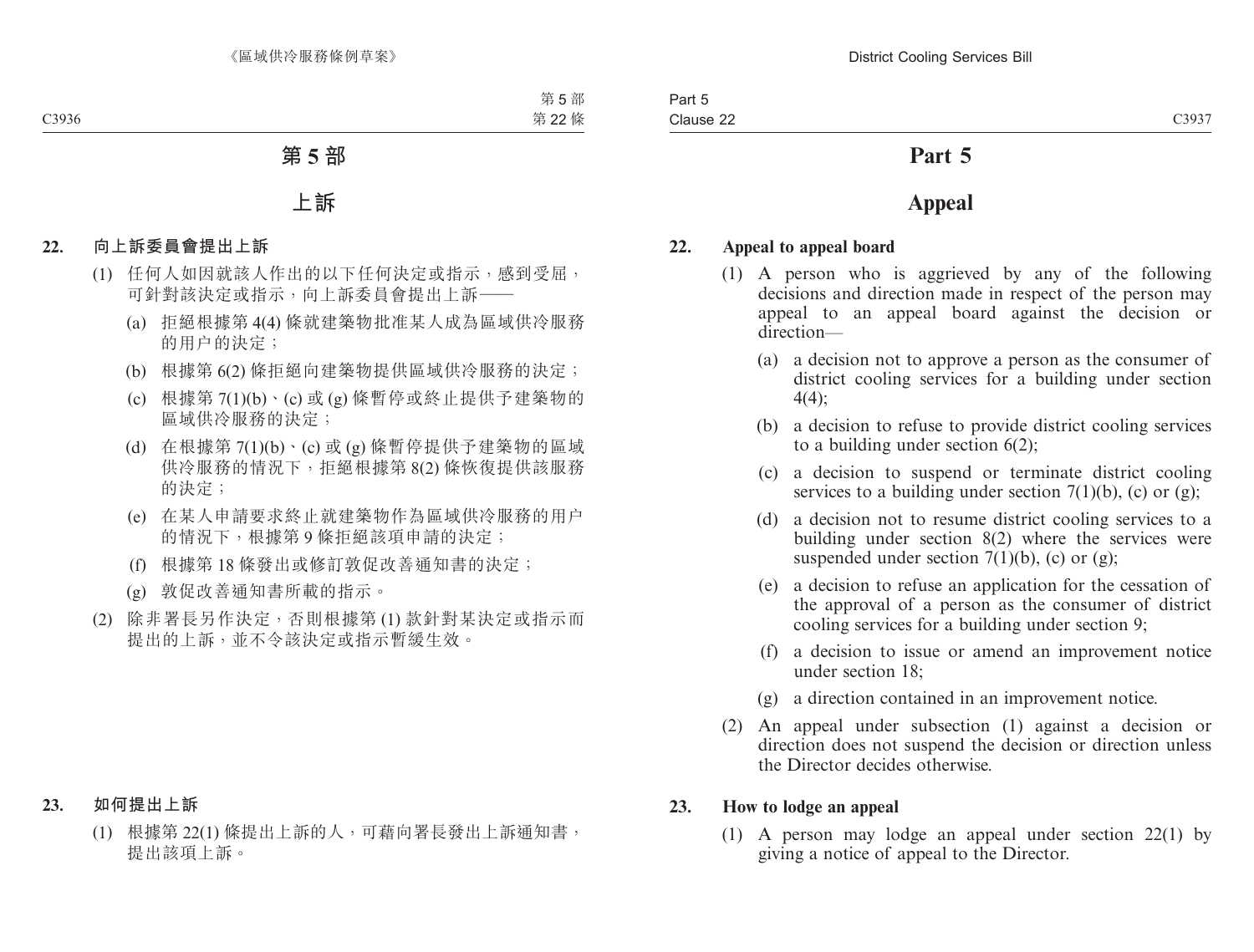| Part 5    |  |
|-----------|--|
| Clause 24 |  |

- (2) A notice of appeal must be given within—
	- (a) 14 days after the date on which the person is notified of the decision or direction appealed against; or
	- (b) a longer period that the Director may allow.
- (3) A notice of appeal must—
	- (a) be in a specified form;
	- (b) be accompanied by a copy of any document on which the person intends to rely; and
	- (c) contain the particulars of any witness that the person intends to call at the hearing of the appeal.
- (4) As soon as reasonably practicable after receiving a notice of appeal, the Director must deliver it to the Secretary.

### **24. Appeal board panel**

- (1) The Secretary is to appoint members to an appeal board panel consisting of the following numbers and categories of members—
	- (a) not more than 4 members, each of whom is—
		- (i) a barrister qualified to practise as such under the Legal Practitioners Ordinance (Cap. 159); or
		- (ii) a solicitor qualified to act as such under that Ordinance;
	- (b) not more than 4 members, each of whom is a corporate member of the Hong Kong Institution of Engineers in one or more of the electrical, mechanical and building services disciplines;
	- (c) not more than 4 members, each of whom is a corporate member of the Hong Kong Institution of Engineers in a discipline other than those mentioned in paragraph (b); and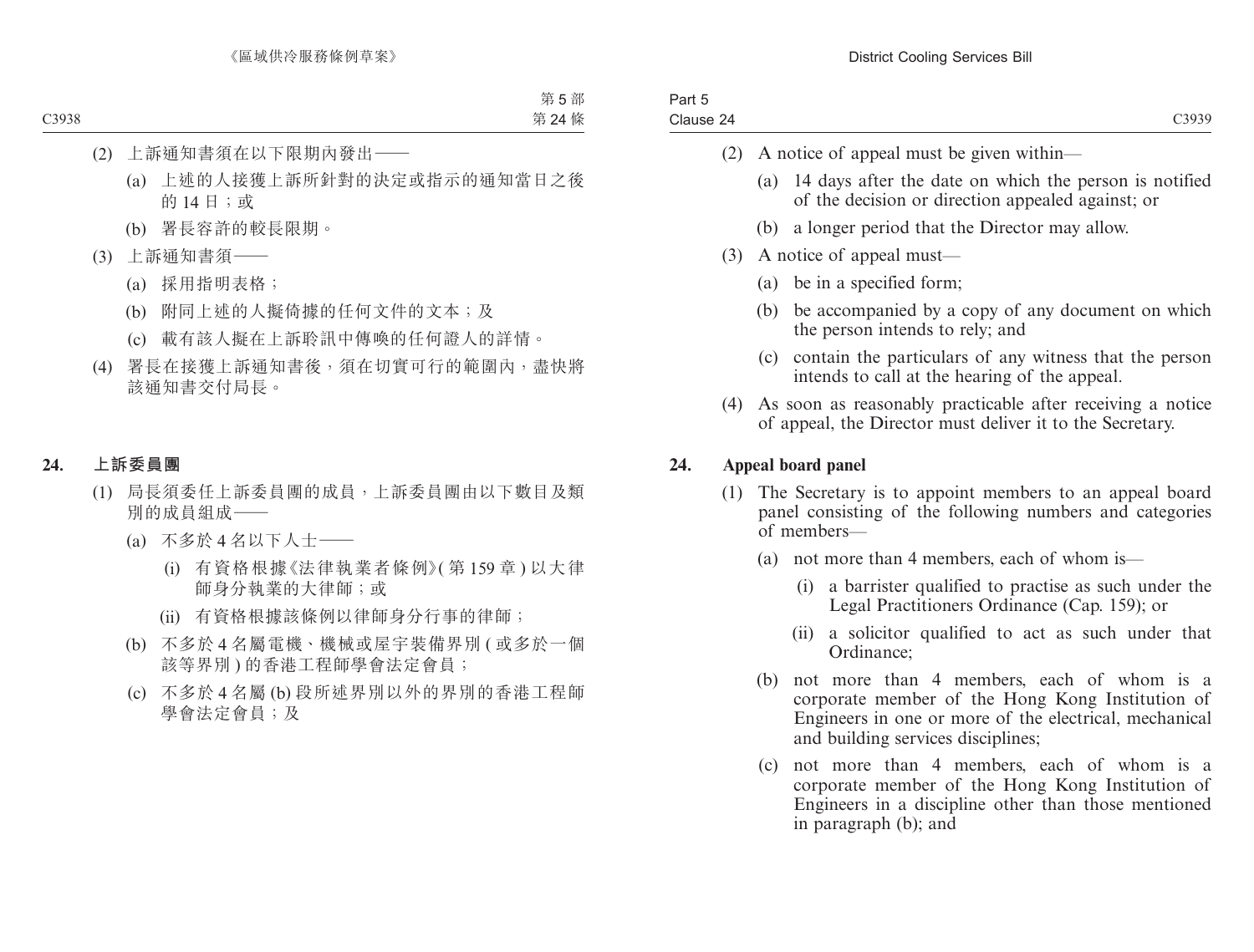| Part 5<br>Clause 24 | C3941                                                                                                                                                                                                                                                                                                           |
|---------------------|-----------------------------------------------------------------------------------------------------------------------------------------------------------------------------------------------------------------------------------------------------------------------------------------------------------------|
|                     | (d)<br>not more than 4 members, each of whom is not, in the<br>Secretary's opinion, from the engineering profession.                                                                                                                                                                                            |
| (2)                 | For an appointment under subsection $(1)(b)$ or $(c)$ —                                                                                                                                                                                                                                                         |
|                     | a person is ineligible if the person has less than 10<br>(a)<br>years' experience of practice in the engineering<br>profession in Hong Kong; and                                                                                                                                                                |
|                     | if a person is a corporate member of the Hong Kong<br>(b)<br>Institution of Engineers in more than one discipline,<br>the person's membership is, for the purposes of<br>subsections $(1)$ and $(6)(d)$ , to be regarded as being only<br>in the discipline designated by the Secretary for the<br>appointment. |
| (3)                 | A public officer is ineligible for an appointment under<br>subsection $(1)$ .                                                                                                                                                                                                                                   |
| (4)                 | A member of the appeal board panel is to be appointed for<br>a term of 3 years and may be reappointed where each<br>reappointment is for a term of 3 years.                                                                                                                                                     |
| (5)                 | A member of the appeal board panel may, at any time,<br>resign from his or her office by issuing a notice in writing<br>to the Secretary.                                                                                                                                                                       |
| (6)                 | The Secretary may terminate the office of a member of the<br>appeal board panel if the Secretary is satisfied that the<br>member-                                                                                                                                                                               |
|                     | (a) has become a public officer;                                                                                                                                                                                                                                                                                |
|                     | (b)<br>has become bankrupt or has entered into a voluntary<br>arrangement within the meaning of section 2 of the<br>Bankruptcy Ordinance (Cap. 6) with the member's<br>creditors;                                                                                                                               |
|                     | is incapacitated by physical or mental illness;<br>(c)                                                                                                                                                                                                                                                          |
|                     | (d) has ceased to be of the capacity by virtue of which the                                                                                                                                                                                                                                                     |

(d) has ceased to be of the capacity by virtue of which the member was appointed; or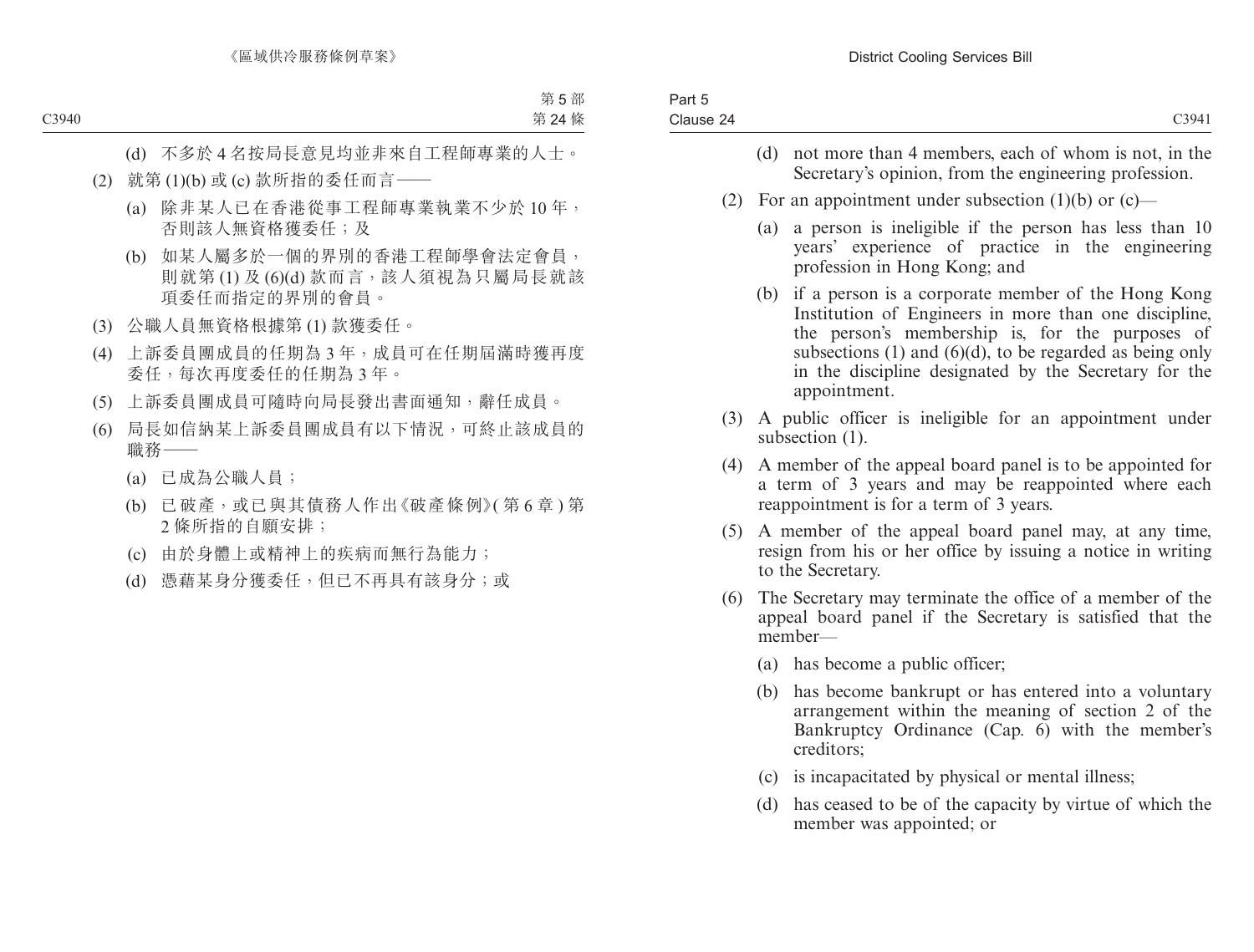| Part 5    |                   |
|-----------|-------------------|
| Clause 25 | C <sub>3943</sub> |
|           |                   |

- (e) is otherwise unable or unfit to perform the functions of a member of the appeal board panel.
- (7) The Secretary must give notice in the Gazette of any appointment, reappointment, resignation or termination of office under this section.

### **25. Appeal board**

- (1) Within 21 days after receiving a notice of appeal delivered under section 23(4), the Secretary must appoint from among the members of the appeal board panel a District Cooling Services Appeal Board to hear the appeal.
- (2) An appeal board is to consist of 5 members—
	- (a) one of whom is the Chairperson of the board, who must be appointed from the category of members specified in section  $24(1)(a)$ ; and
	- (b) the remaining 4 members must be appointed from the 3 categories of members specified in section 24(1)(b), (c) and (d).
- (3) If a vacancy occurs in an appeal board before the hearing of the appeal begins, the Secretary must, as soon as reasonably practicable, make an appointment from among the members of the appeal board panel to fill the vacancy so that the board is composed in accordance with subsection (2).
- (4) The members of an appeal board may be paid out of the general revenue any remuneration the Financial Secretary determines.

### **26. Proceedings of appeal board**

(1) The quorum for a meeting of an appeal board is 3 members, one of whom must be the Chairperson of the board.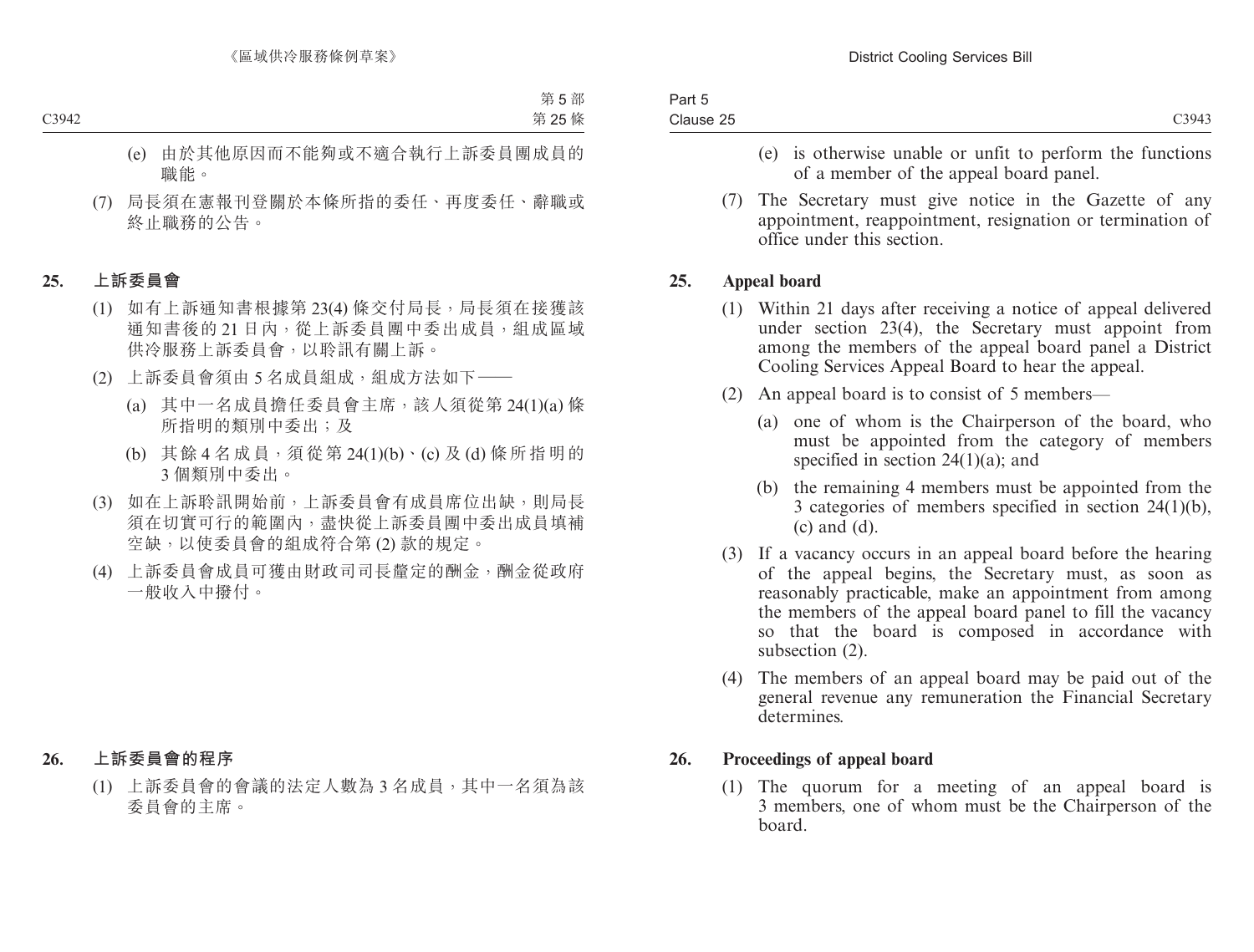| Part 5    |                   |
|-----------|-------------------|
| Clause 27 | C <sub>3945</sub> |
|           |                   |

- (2) A question before an appeal board must be determined by a majority of those members present at the meeting at which the question is to be determined.
- (3) If there is an equality of votes in respect of a question before an appeal board, the Chairperson of the board has a casting vote in addition to his or her original vote.
- (4) An appeal board may perform any of its functions, and its proceedings are valid, despite—
	- (a) subject to section 28, a vacancy in the board; or
	- (b) a defect in the appointment or qualification of a person purporting to be a member of the board.
- (5) In performing their functions under this Ordinance, the members of an appeal board have the same privileges and immunities as a judge of the Court of First Instance has in civil proceedings in that Court.
- (6) A person appearing before an appeal board as a witness, a party to an appeal or a representative of a party to an appeal is entitled to the same privileges and immunities as he or she would have in civil proceedings in the Court of First Instance.
- (7) Subject to this Part, an appeal board may determine its own procedure.
- (8) In this section—

*meeting* (會議) includes a meeting to hear an appeal.

### **27. Hearing of appeal**

- (1) The Chairperson of an appeal board must notify the appellant and the Director of the date, time and place of the hearing of the appeal at least 14 days before the hearing.
- (2) At the hearing of an appeal—
	- (a) the appellant may be represented by—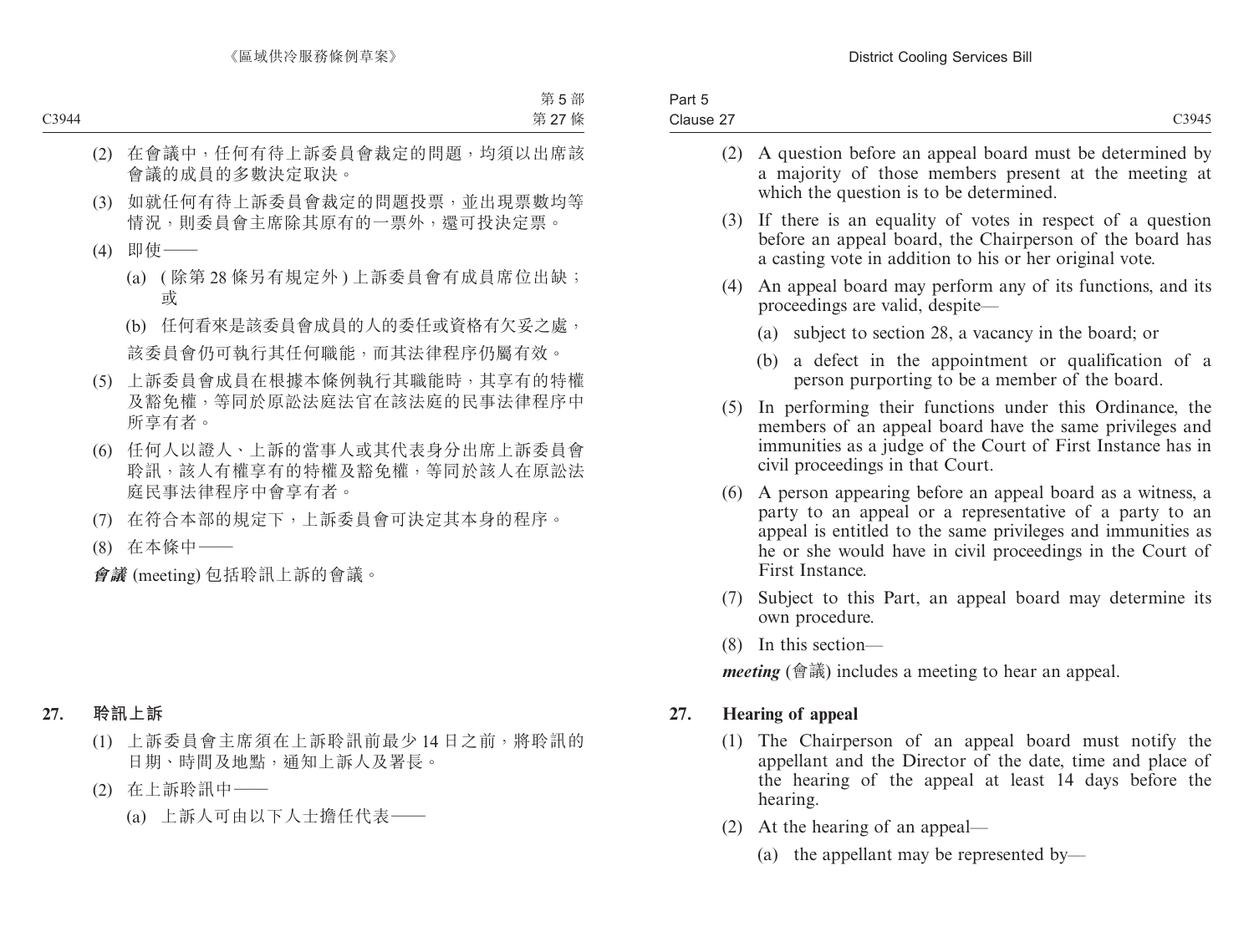- (i) a barrister or solicitor; or
- (ii) (if the appellant is a body corporate) an individual authorized by the appellant; and
- (b) the Director may be represented by—
	- (i) a barrister or solicitor; or
	- (ii) a public officer.
- (3) An appeal board may engage a barrister or solicitor to attend the hearing of an appeal to advise it on any matter relating to the appeal.
- (4) The hearing of an appeal must be open to the public unless the appeal board determines that there is a good reason for it to be held in camera.
- (5) An appeal board may, by a notice signed by the Chairperson of the board and issued to a person—
	- (a) direct the person to attend before the board and to give evidence; or
	- (b) direct the person to produce documents.
- (6) No person to whom a direction is given under subsection (5) is required to give any evidence, or produce any document, that tends to incriminate the person.
- (7) A person who fails to comply with a direction under subsection (5) commits an offence and is liable on conviction to a fine at level 3.

### **28. Reappointment of appeal board in case of certain vacancies**

- (1) Subsection (2) applies if, after the hearing of an appeal has begun, a vacancy occurs in an appeal board and—
	- (a) as a result, fewer than 3 members of the board remain in office; or
	- (b) the vacancy is that of the Chairperson of the board.
- (2) On the occurrence of the vacancy—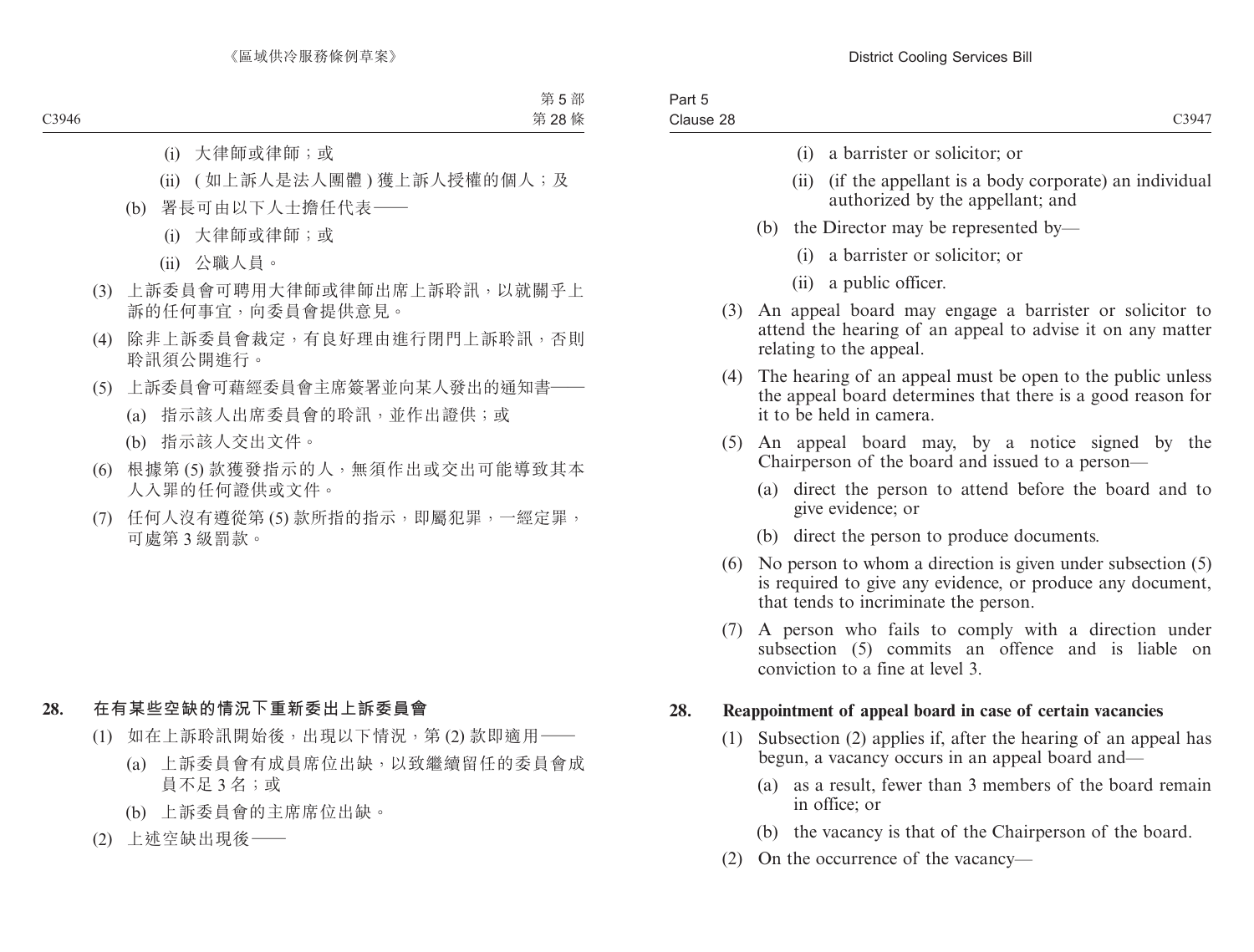| Part 5    |  |
|-----------|--|
| Clause 29 |  |

- (a) the appeal board is dissolved; and
- (b) the Secretary must appoint an appeal board under section 25(1) as if the Secretary had received, on the date on which the vacancy occurred, the notice of appeal delivered under section 23(4) in relation to the subject matter of the appeal again.

### **29. Appeal board may authorize inspection of installation etc.**

- (1) If an appeal board reasonably believes that an installation or facility is relevant to the determination of an appeal, the board may, by an authorization signed by the Chairperson of the board—
	- (a) authorize a person to inspect the installation or facility; and
	- (b) authorize the person to enter a building, except a part of the building that is for residential use, for the purposes of the inspection.
- (2) A person who obstructs a person authorized under subsection (1) in the inspection commits an offence and is liable on conviction to a fine at level 3 and to imprisonment for 6 months.

### **30. Determination of appeal**

- (1) An appeal board may—
	- (a) confirm, vary or revoke the decision or direction appealed against; or
	- (b) substitute its own decision or direction for the decision or direction appealed against.
- (2) An appeal board may make any order that it thinks fit with regard to the payment of—
	- (a) costs and expenses of the appeal proceedings; or
	- (b) costs and expenses of the Director or any other person in the proceedings.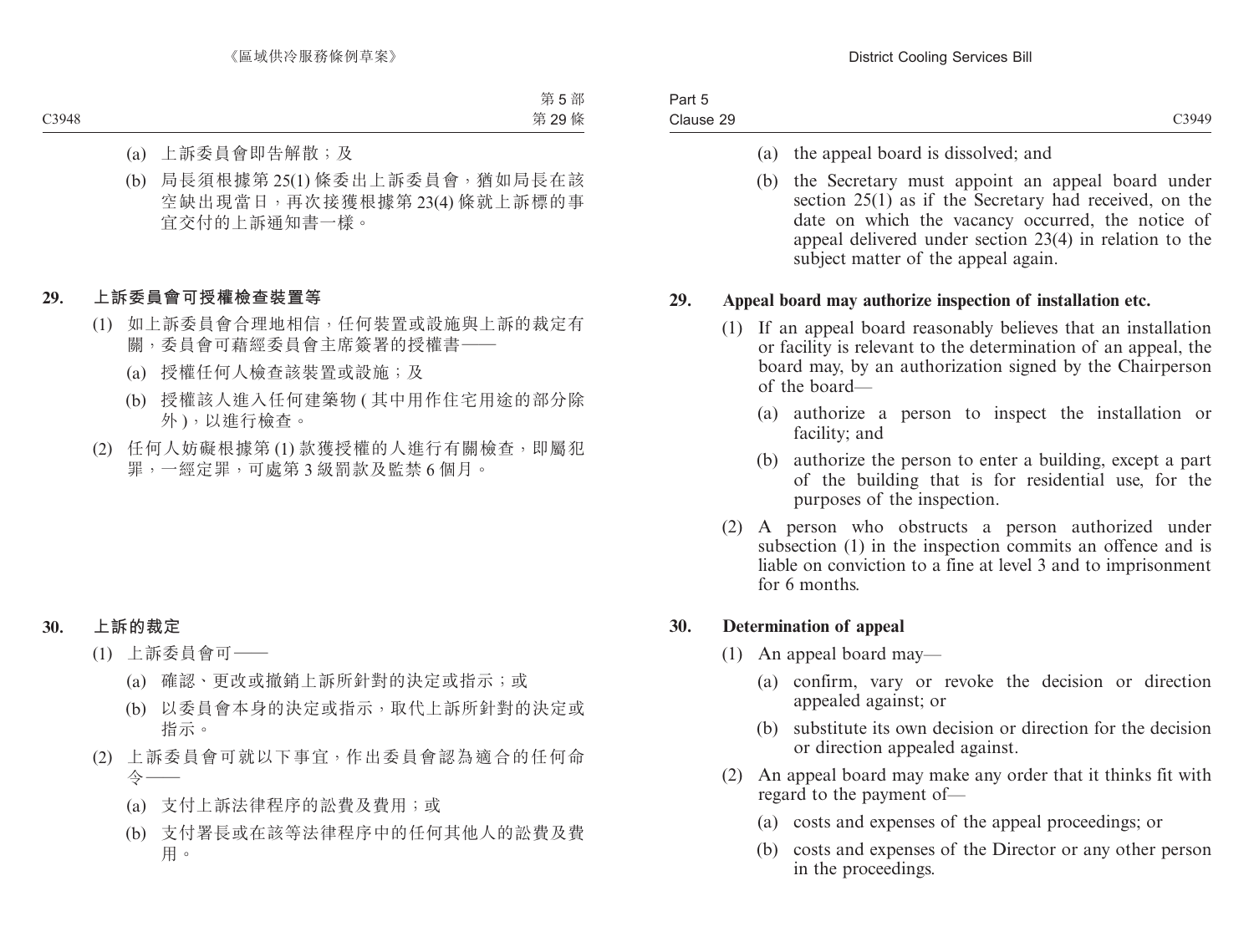| Part 5    |  |  |  |                   |
|-----------|--|--|--|-------------------|
| Clause 30 |  |  |  | C <sub>3951</sub> |
|           |  |  |  |                   |

- (3) The costs and expenses ordered to be paid under subsection (2) are recoverable as a civil debt.
- (4) An appeal board must issue to the appellant and the Director a notice of its determination and the reasons for the determination.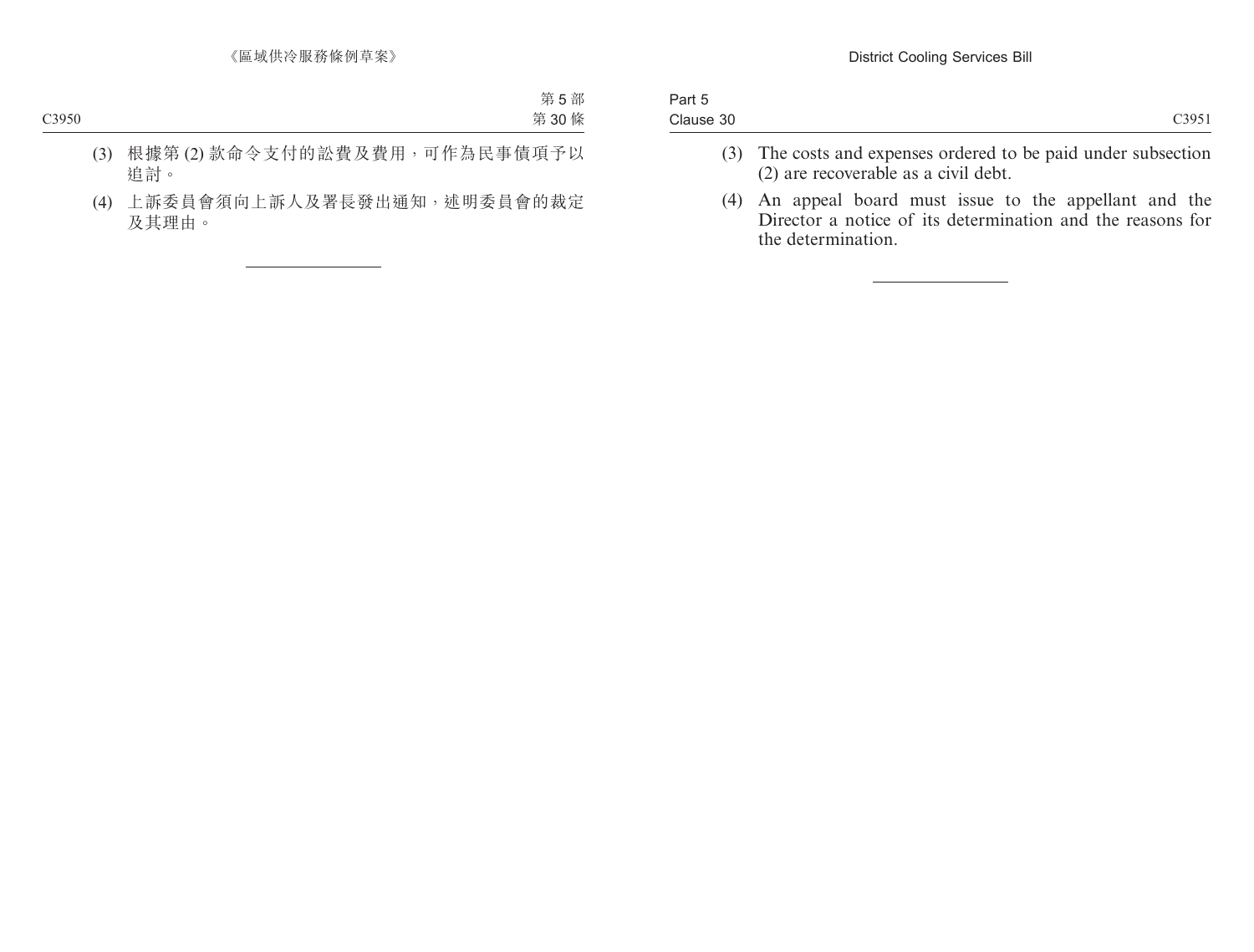### **Part 6**

### **Miscellaneous Matters**

### **31. Presumptions and evidence in writing**

- (1) In any civil proceedings for the recovery of an unpaid charge or fee payable under this Ordinance, a document to which this subsection applies is admissible in evidence on production without further proof.
- (2) Subsection (1) applies to a document that—
	- (a) purports to be signed by the Director or an authorized officer; and
	- (b) states—
		- (i) the name of the person liable to pay the charge or fee;
		- (ii) the amount of the charge or fee;
		- (iii) the nature and other particulars of the charge or fee; and
		- (iv) that the charge or fee remains unpaid.
- (3) If a document is admitted in evidence under subsection  $(1)$ —
	- (a) the court must, in the absence of evidence to the contrary, presume—
		- (i) that it was signed by the Director or the authorized officer as stated in the document;
		- (ii) that the facts referred to in subsection  $(2)(b)$  as stated in the document are true; and
		- (iii) that the record of the facts stated in the document was made and compiled at the time stated in it; and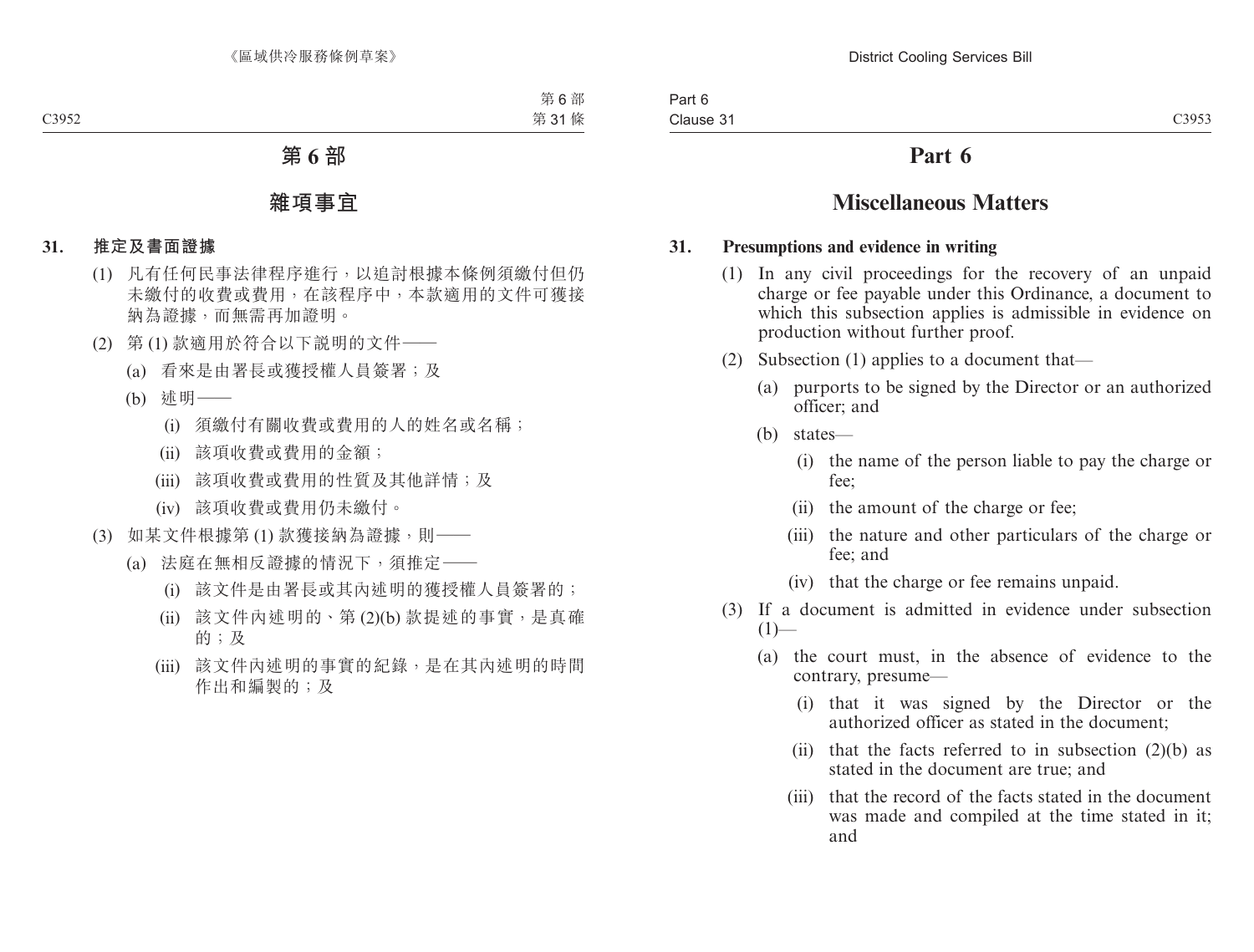- (b) the document is evidence of all other matters contained in it.
- (4) If a document is admitted in evidence under subsection (1), the court may, if it thinks fit, on its own motion or on the application of a party to the proceedings—
	- (a) summon the person who signed the document; and
	- (b) examine that person as to the subject matter of the document.

### **32. Delegation by Director**

The Director may, in writing, delegate any of his or her functions under this Ordinance to a public officer attached to the Electrical and Mechanical Services Department.

#### **33. Director may specify forms**

- (1) The Director may specify a form to be used for the purposes of any provision of this Ordinance.
- (2) If the Director specifies a form under subsection (1), the Director must make copies of the form available—
	- (a) at the office of the Electrical and Mechanical Services Department during normal office hours; and
	- (b) in any other manner the Director thinks fit.

### **34. Secretary may amend Schedules**

The Secretary may, by notice published in the Gazette, amend Schedule 1 or 2.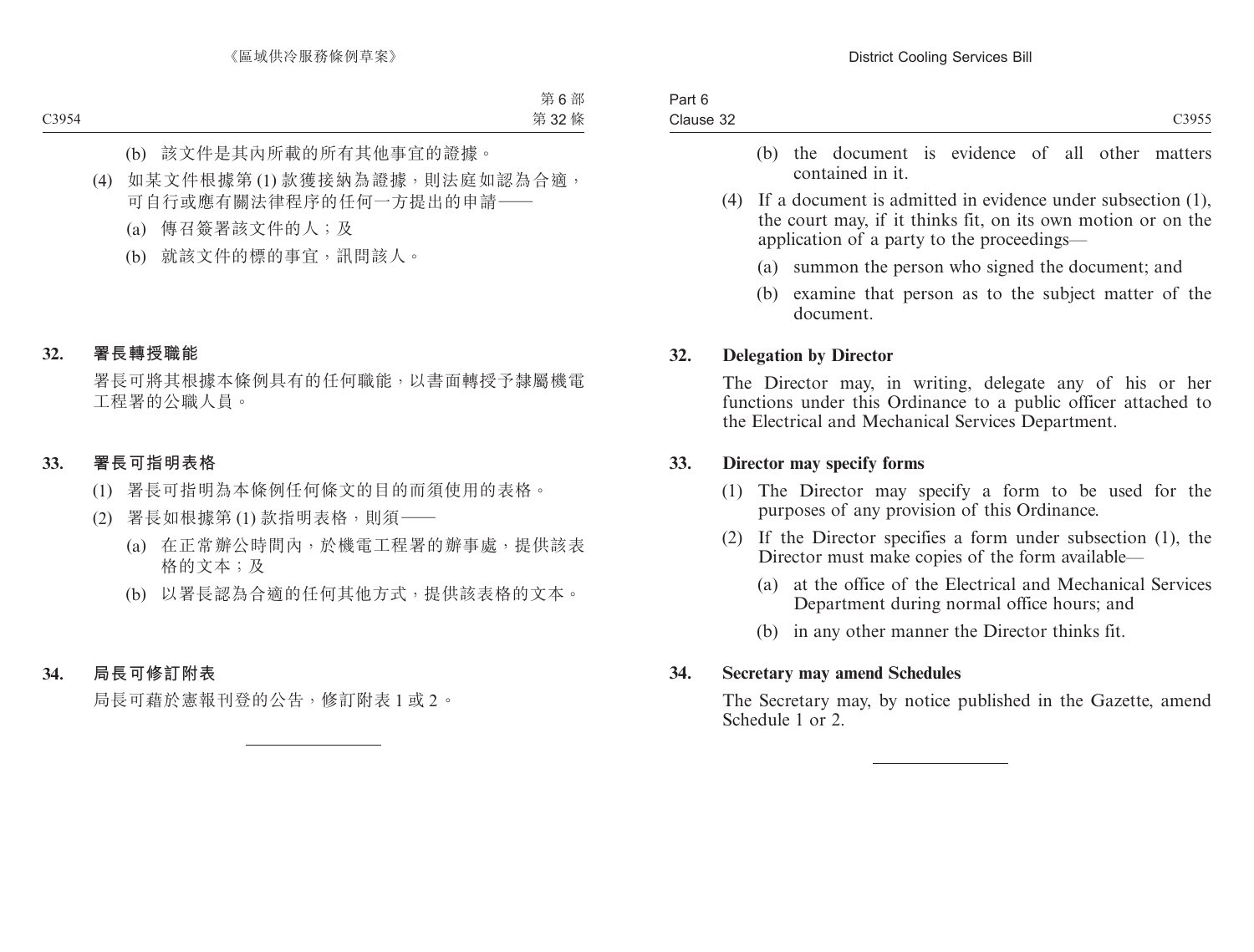**Schedule 1** [ss. 3, 10 & 34]

### **District Cooling System in relation to which this Ordinance Applies**

1. Kai Tak District Cooling System, which serves the area that is delineated and edged red on Plan No. KM9180 signed by the Director of Lands on 12 August 2014 and deposited in the office of the Director of Electrical and Mechanical Services.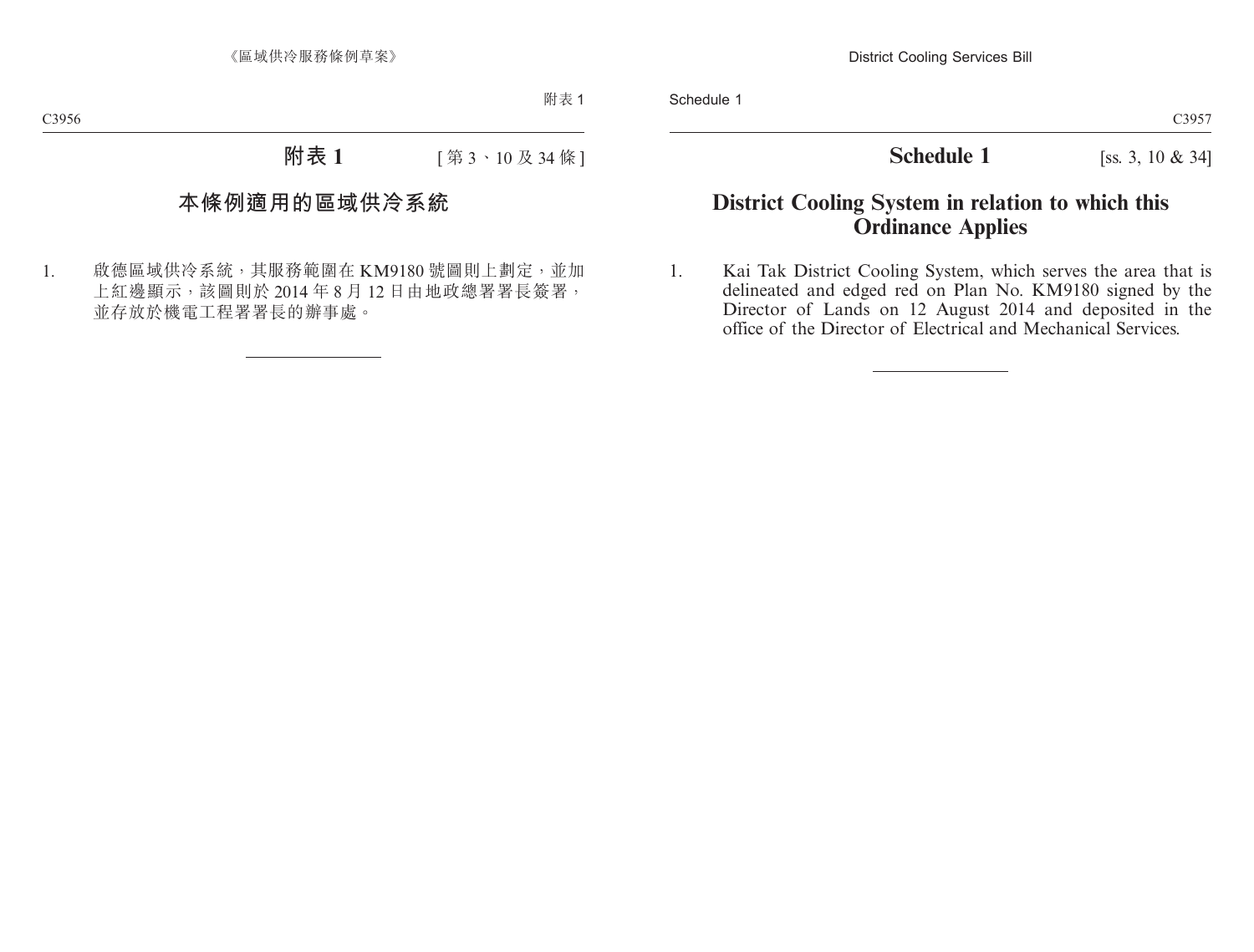### **Schedule 2** [ss. 10 & 34]

### **Charges for District Cooling Services**

### **1. Calculation of charges for district cooling services**

- (1) This Schedule applies to the calculation of the following charges for a district cooling system—
	- (a) capacity charge and capacity overrun charge (see section 2 of this Schedule);
	- (b) consumption charge (see section 3 of this Schedule);
	- (c) surcharge and further surcharge (see section 4 of this Schedule).
- (2) Section 5 of this Schedule sets out the following rates that are applicable to a building in a district cooling system referred to in that section—
	- (a) capacity charge rate;
	- (b) consumption charge rate.

### **2. Capacity charge and capacity overrun charge**

(1) The amount of capacity charge payable under section  $10(1)(a)$ in respect of a building for a month is to be calculated according to the following formula—

### **capacity charge** =  $C \times CR$

where—

 $C =$  contract cooling capacity of the building; and

 $CR =$  capacity charge rate applicable to the building.

(2) The amount of capacity overrun charge, if payable under section  $10(1)(b)$  in respect of a building for a month, is to be calculated according to the following formula—

**capacity overrun charge** =  $(AC - C) \times CR \times 110\%$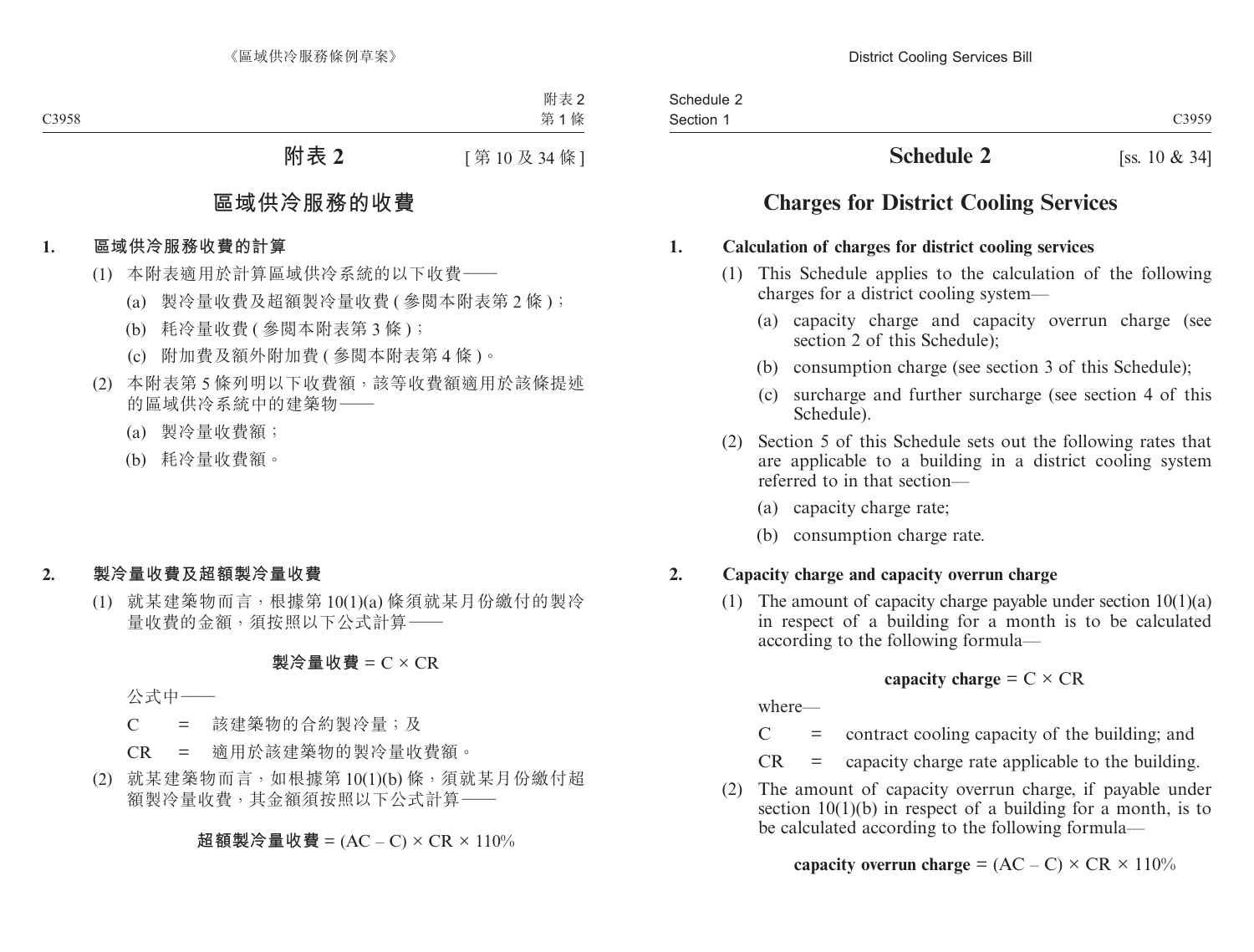| Schedule 2 |                   |
|------------|-------------------|
| Section 3  | C <sub>3961</sub> |

where—

- $AC =$  highest actual cooling capacity of the building in the month;
- $C =$  contract cooling capacity of the building; and
- $CR =$  capacity charge rate applicable to the building.
- (3) If district cooling services are provided to a building in a month for a period of less than 1 month, the amount of capacity charge, and that of any capacity overrun charge, payable for that month are to be calculated on a pro-rata basis according to the number of days for which the services are provided to the building in that month.

### **3. Consumption charge**

The amount of consumption charge payable under section  $10(1)(c)$ in respect of a building for a month is to be calculated according to the following formula—

### **consumption charge** =  $AE \times ER$

where—

- $AE = actual cooling energy consumption of the building$ in the month; and
- $ER =$  consumption charge rate applicable to the building.

### **4. Surcharge and further surcharge**

(1) The amount of surcharge, if payable under section  $10(2)(a)$ in respect of a primary charge or fee, is to be calculated according to the following formula—

$$
surface = (PC - PCP) \times 5\%
$$

where—

 $PC =$  the primary charge or fee that is payable as at the due date; and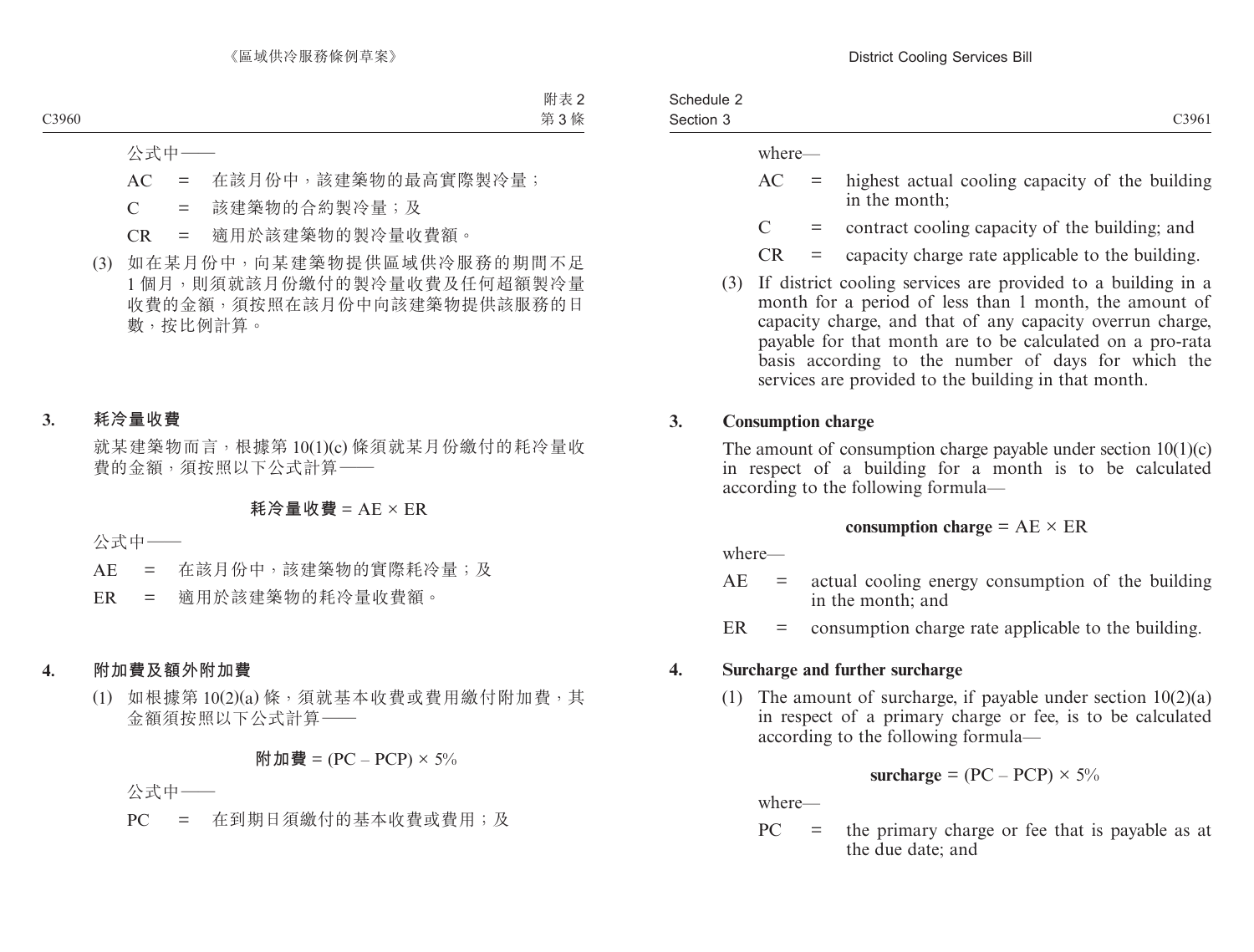| Schedule 2 |                   |
|------------|-------------------|
| Section 5  | C <sub>3963</sub> |
|            |                   |

- $PCP =$  the part of the primary charge or fee that has been paid, if any, as at the end of the due date.
- (2) The amount of further surcharge, if payable under section 10(2)(b) in respect of a primary charge, fee or surcharge, is to be calculated according to the following formula—

**further surcharge** =  $(PCS - PCSP) \times 10\%$ 

where—

 $1<sub>k</sub>$ 

System

- PCS = the primary charge, fee or surcharge that is payable as at the due date; and
- $PCSP =$  the part of the primary charge, fee or surcharge that has been paid, if any, as at the expiry of the period of 6 months beginning on the day after the due date.

### **5. Capacity charge rate and consumption charge rate**

- (1) For a building in a district cooling system specified in column 1 of the following table—
	- (a) the capacity charge rate applicable is specified in paragraph (a) in column 2 opposite that system; and
	- (b) the consumption charge rate applicable is specified in paragraph (b) in column 2 opposite that system.

### **Table**

| Column 1                       | Column 2                                                            |
|--------------------------------|---------------------------------------------------------------------|
| District<br>cooling<br>system  | Rate of charge                                                      |
| Kai Tak<br>District<br>Cooling | (a) Capacity charge rate $(CR)$ —<br>for the initial period—<br>(1) |

 $CR = $112.11$  per kilowatt refrigeration (kWr);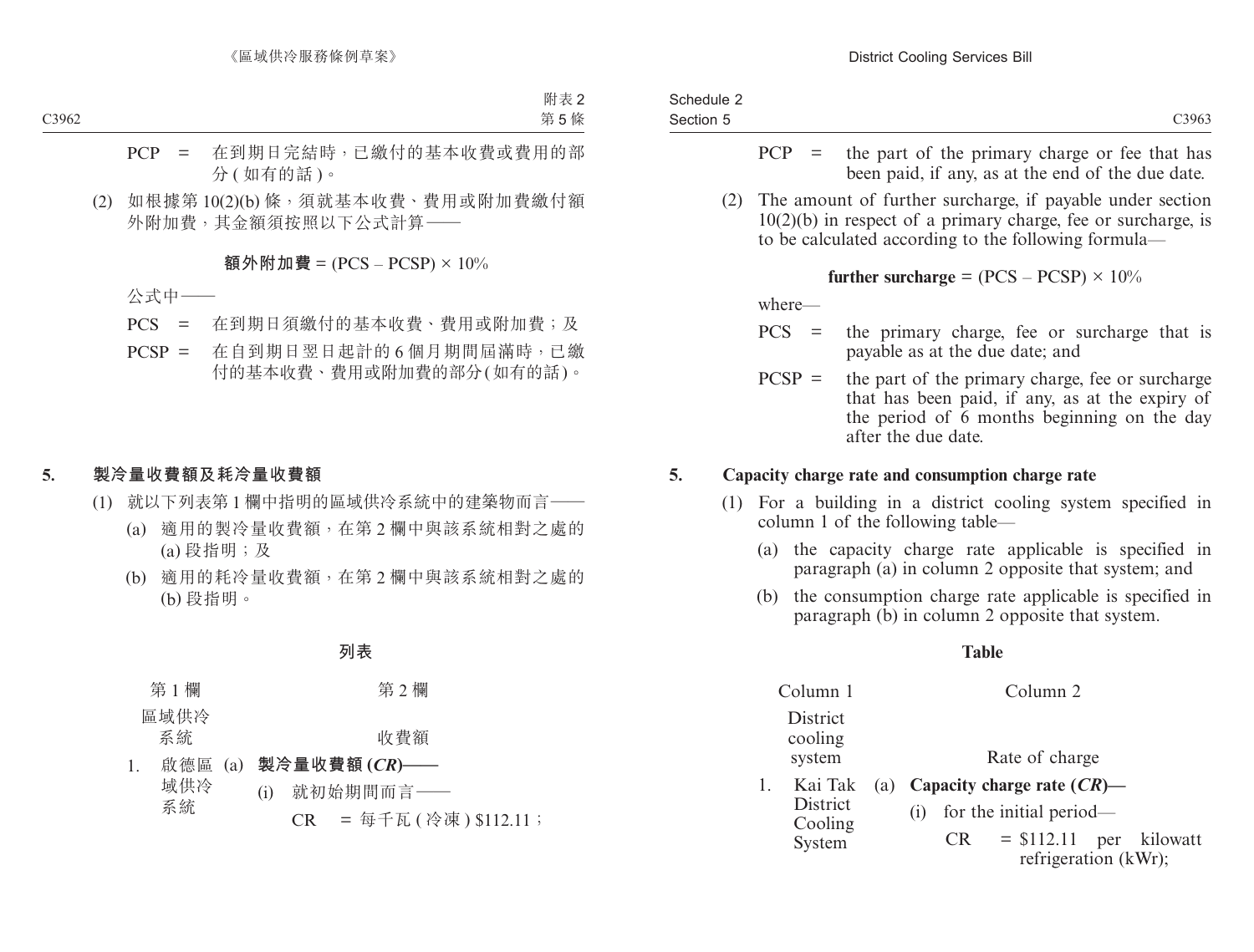| Schedule 2<br>Section 5 |                          |      | C3965                                                                                               |
|-------------------------|--------------------------|------|-----------------------------------------------------------------------------------------------------|
|                         | Column 1                 |      | Column <sub>2</sub>                                                                                 |
|                         | District<br>cooling      |      |                                                                                                     |
|                         | system                   |      | Rate of charge                                                                                      |
|                         |                          | (ii) | for each subject period—                                                                            |
|                         |                          |      | $= CR_{n-l} \times (1 + CCPI_r)$<br><b>CR</b>                                                       |
|                         |                          |      | where-                                                                                              |
|                         |                          |      | $CR_{n-1}$ = capacity charge<br>rate<br>applicable immediately<br>before the subject period;<br>and |
|                         |                          |      | $CCPIr$ = rate of change in CCPI<br>applicable for the subject<br>period.                           |
|                         |                          |      | (b) Consumption charge rate $(ER)$ —                                                                |
|                         |                          | (i)  | for the initial period—                                                                             |
|                         |                          |      | $=$ \$0.19 per kilowatt-hour<br>ER<br>refrigeration (kWrh);                                         |
| (ii)                    | for each subject period— |      |                                                                                                     |
|                         |                          |      | $= ER_{n-1} \times (1 + ET_r)$<br>ER                                                                |
|                         |                          |      | where-                                                                                              |
|                         |                          |      | $ER_{n-1}$ = consumption charge rate<br>applicable immediately<br>before the subject period;<br>and |
|                         |                          |      | $ET_r$ = rate of change in electricity<br>tariff applicable for the<br>subject period.              |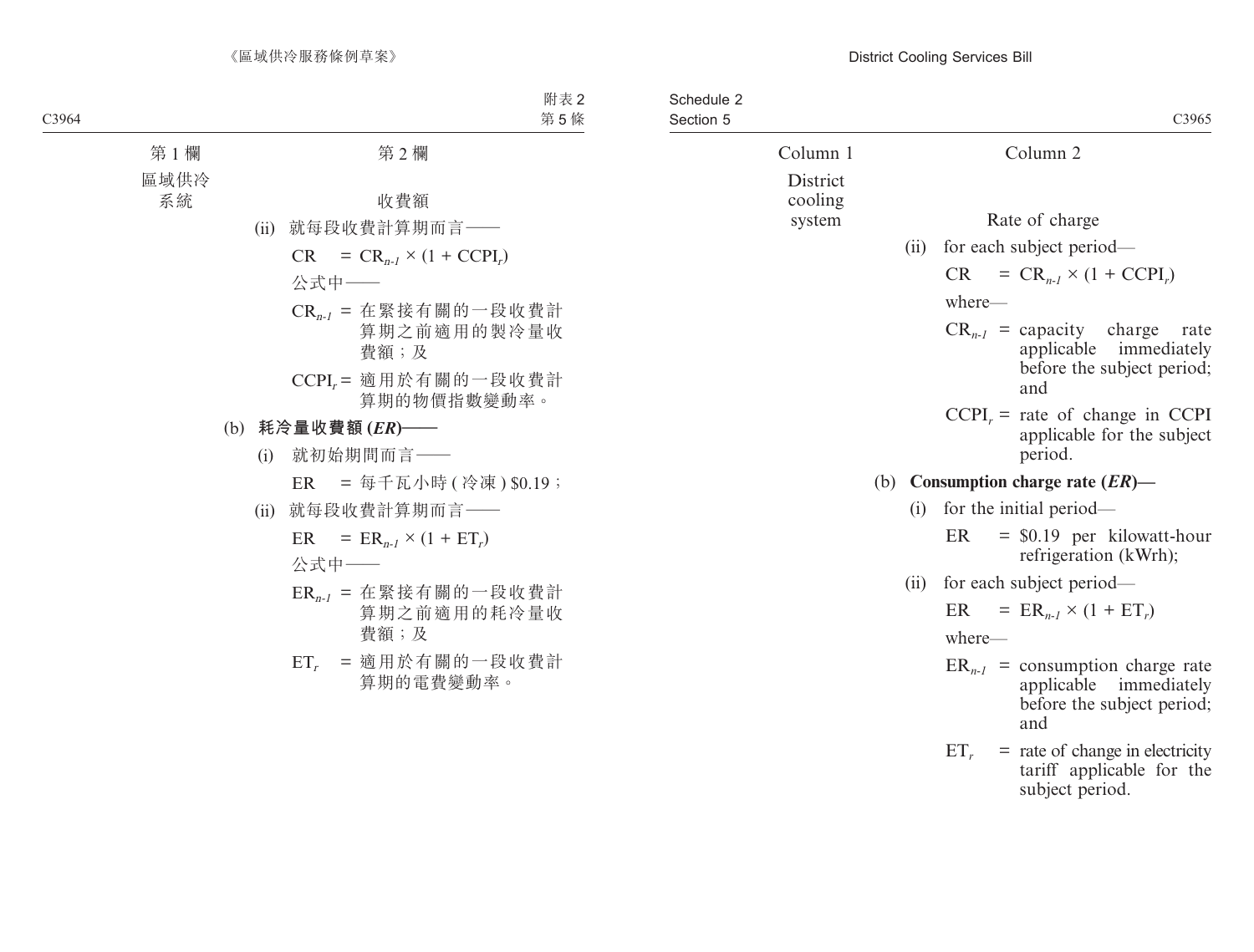| Schedule 2 |       |
|------------|-------|
| Section 5  | C3967 |

- (2) In this section—
- *initial period* (初始期間), for the Kai Tak District Cooling System, means the period beginning on the commencement date of this Ordinance up to and including the first 31 March that follows;
- *rate of change in CCPI* (物價指數變動率), in relation to a subject period beginning in a year, means the annual rate of change in the Composite Consumer Price Index recorded for the preceding year, after removing the effects of all one-off relief measures of the Government, if any, as compiled and published by the Commissioner for Census and Statistics;
- *rate of change in electricity tariff* (電費變動率), in relation to a subject period beginning in a year, means the annual rate of change in electricity tariff applied to the year, as announced by the supplier of electricity to the district cooling system and publicized through the Internet by the Director;
- *subject period* (收費計算期), for the Kai Tak District Cooling System, means any 12-month period beginning on 1 April of a year up to and including 31 March in the following year that is after the initial period.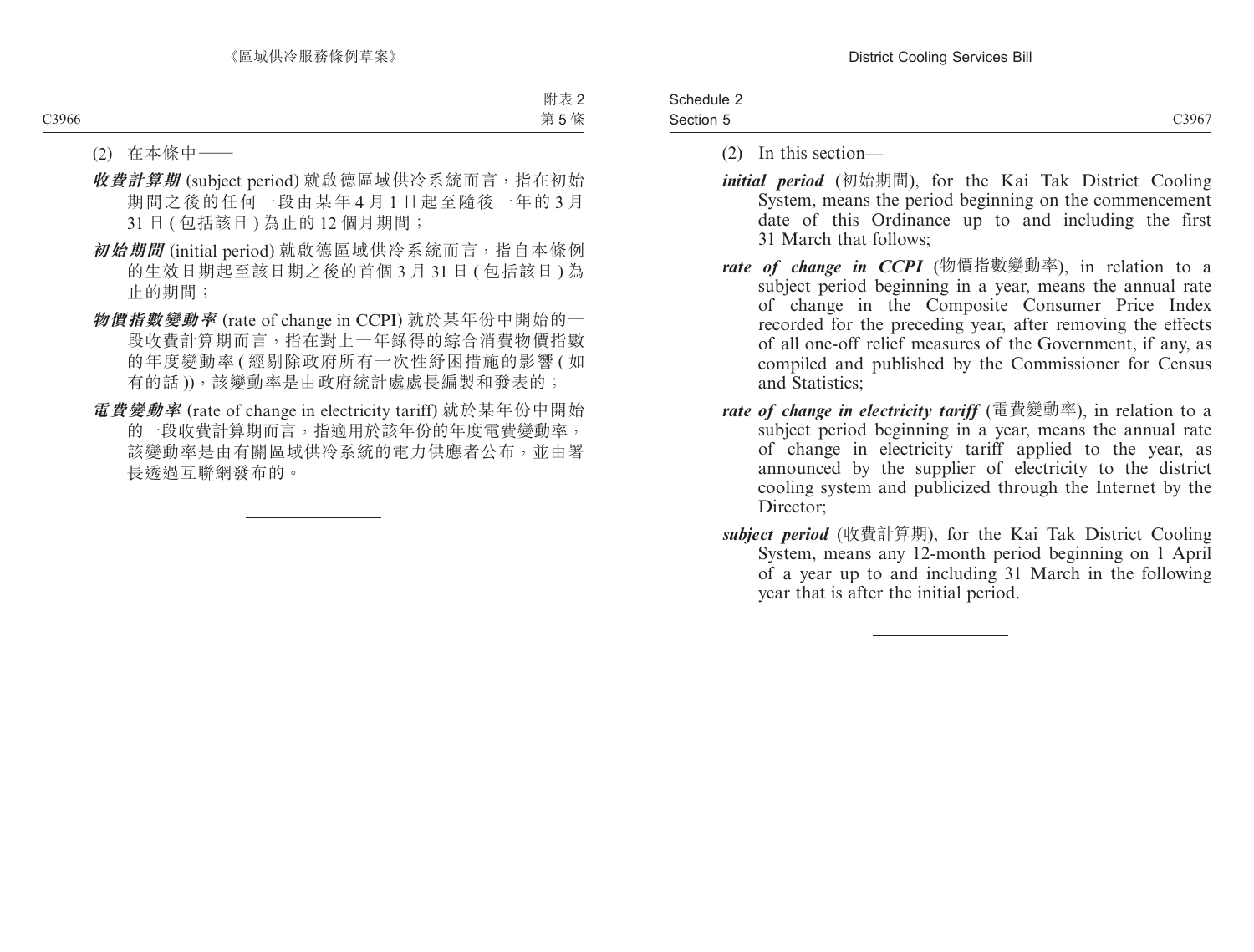### **Explanatory Memorandum**

The main object of this Bill is to provide for the imposition of charges for district cooling services provided by the Government and for other related matters.

2. The Bill is divided into 6 Parts and contains 2 Schedules.

### **Part 1—Preliminary**

- 3. Part 1 contains preliminary provisions.
- 4. Clause 1 sets out the short title.
- 5. Clause 2 contains definitions that are necessary for the interpretation of the Bill. In particular, the following fundamental concepts are defined—
	- (a) *district cooling services*—basically means the supply of chilled water for air-conditioning purposes; and
	- (b) *district cooling system*—basically refers to a system in which chilled water is supplied from central chiller plants to user buildings within the area served by the system through a network of pipes.
- 6. Other technical concepts include—
	- (a) "cooling capacity", i.e. the rate of heat removal that is demanded for generating the chilled water (see the definitions of *actual cooling capacity*, *contract cooling capacity* and *estimated maximum cooling capacity*); and
	- (b) "cooling energy consumption", i.e. the cooling energy that is used for generating the chilled water (see the definition of *actual cooling energy consumption*).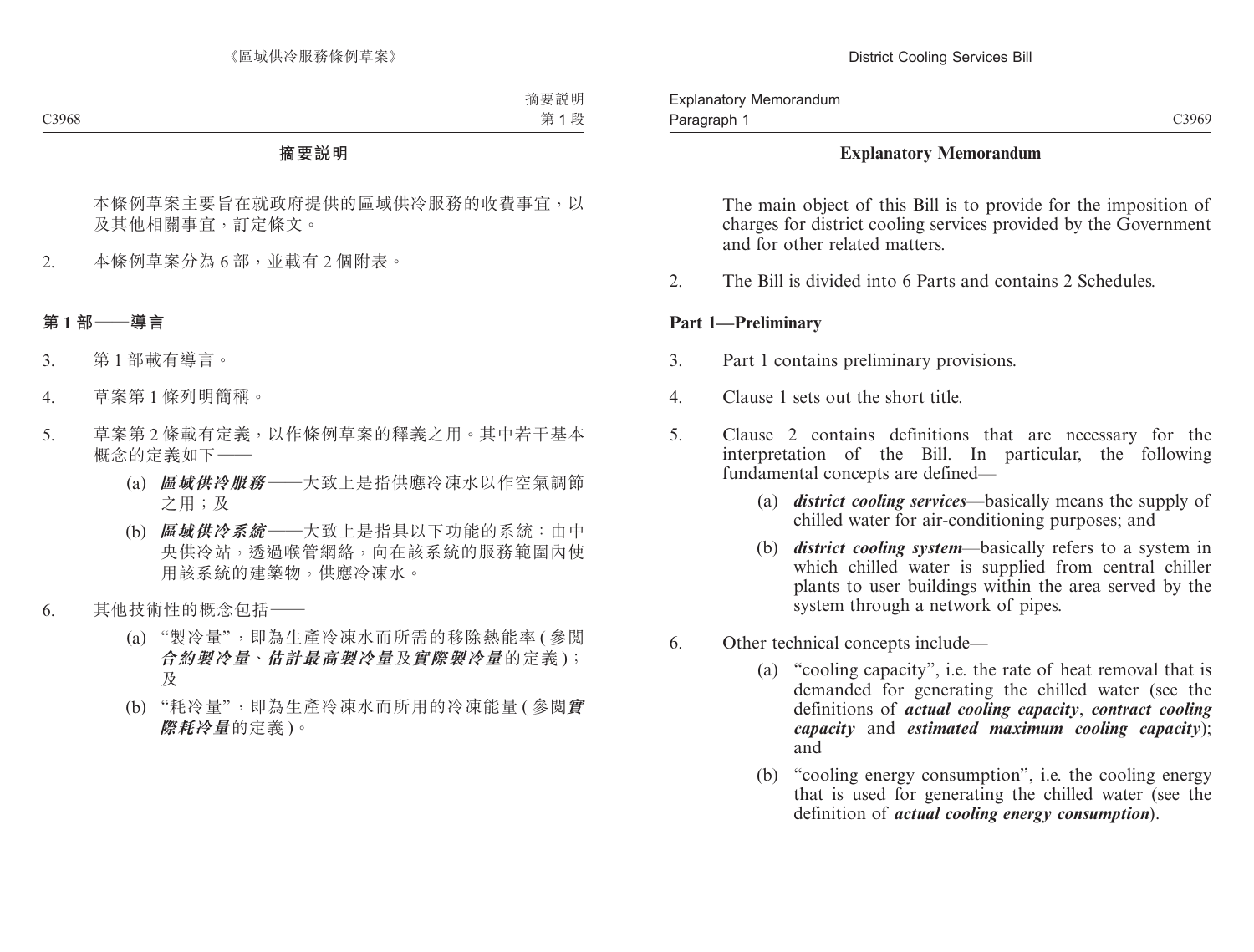| <b>Explanatory Memorandum</b> |       |
|-------------------------------|-------|
| Paragraph 7                   | C3971 |

7. Clause 3 provides that the Bill applies in relation to the district cooling systems specified in Schedule 1. Currently, only the Kai Tak District Cooling System is specified.

### **Part 2—Provision of district cooling services**

- 8. Part 2 contains provisions relating to how district cooling services are provided.
- 9. Clause 4 provides for the approval of consumers of district cooling services. For each building, its owner or occupier, or a person responsible for its management, may apply to the Director of Electrical and Mechanical Services (*Director*) to be the consumer for the building. The applicant must, among other things, give an undertaking to observe requirements relating to the services, including the obligation to pay any charge, fee or deposit payable in respect of the services. Once approved, the applicant becomes an *approved consumer*.
- 10. Clause 5 provides for the contract cooling capacity of a building. This is a value representing the maximum cooling capacity demanded by the building as estimated by the approved consumer and agreed by the Director. The contract cooling capacity forms the basis on which certain charges will be calculated.
- 11. Clause 6 provides for when the Director may start to provide district cooling services to a building, and under what circumstance the provision may be refused.
- 12. Clause 7 sets out the circumstances under which the Director may suspend or terminate district cooling services to a building. These include the failure on the approved consumer's part to observe a requirement relating to the services, and the necessity in the Director's opinion to suspend or terminate the services for reasons concerning the operation, maintenance, safety, etc. of the services or district cooling system. Clause 8 provides for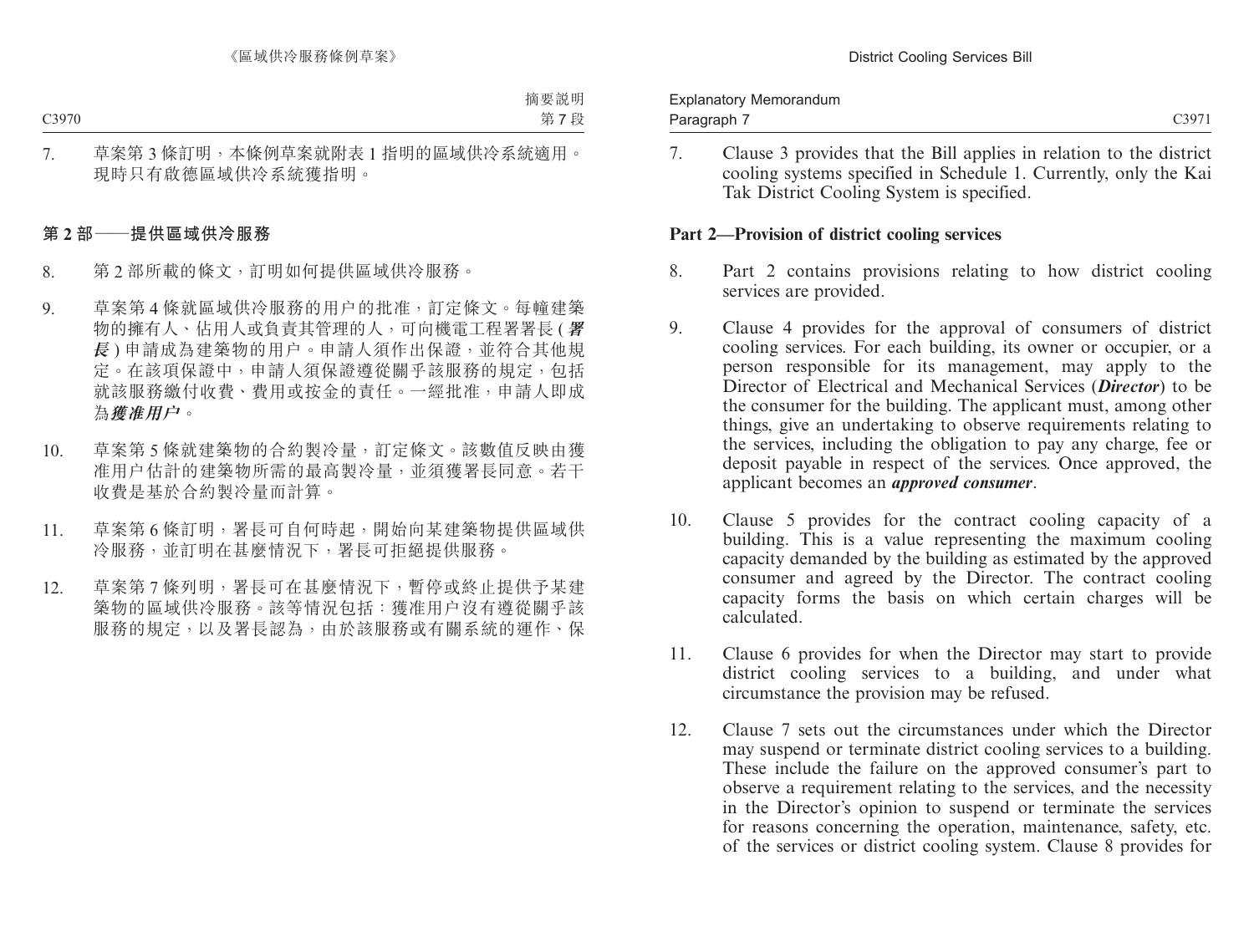| <b>Explanatory Memorandum</b> |       |
|-------------------------------|-------|
| Paragraph 13                  | C3973 |

the application by an approved consumer for the resumption of the services suspended.

13. Clause 9 provides for the procedure for applying for the cessation of the approval of a person as a consumer of district cooling services for a building.

#### **Part 3—Charges for district cooling services**

- 14. Part 3 contains provisions concerning various charges (as well as the fee and deposit) that are payable by an approved consumer for district cooling services.
- 15. Clause 10 provides for the following charges to be paid on a monthly basis for any district cooling services provided—
	- (a) a *capacity charge* and, if applicable, a *capacity overrun charge*;
	- (b) a *consumption charge*; and
	- (c) if a charge or fee is not paid on time, a *surcharge* and, in case of further default in payment, a *further surcharge*.
- 16. The methods of calculating the charges are specified in Schedule 2. In summary—
	- (a) capacity charge and capacity overrun charge are calculated by reference to the contract and actual cooling capacities of the building and a capacity charge rate;
	- (b) consumption charge is calculated by reference to the actual cooling energy consumption of the building and a consumption charge rate; and
	- (c) a surcharge or further surcharge is calculated by reference to the amount outstanding and a specified percentage.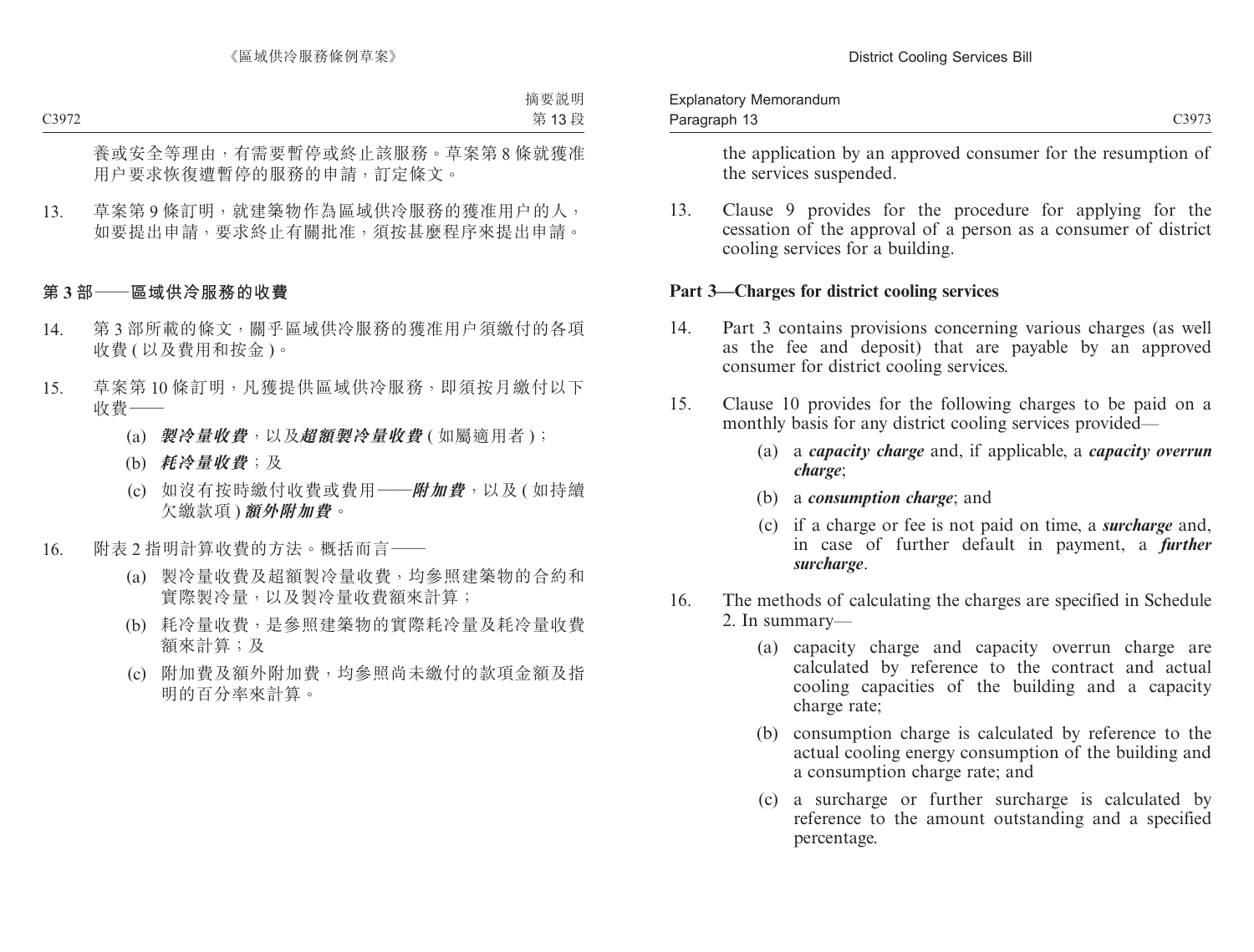- 17. The capacity charge rate and consumption charge rate will be adjusted annually according to the mechanism set out in section 5 of Schedule 2. The Director is required to publicize and inform approved consumers of the rates applicable for each period.
- 18. The actual cooling capacity and actual cooling energy consumption of a building are normally measured by meters (clause  $11$ ). The approved consumer for a building may apply to the Director to have a meter the accuracy of which is in doubt tested. A testing fee is however payable if the meter is found to register correctly (clause 12).
- 19. Clause 13 provides for deposits to be paid to cover any charge or fee that is or may be payable.
- 20. Clause 14 provides for the due dates for a charge, fee and deposit payable.
- 21. Clause 15 empowers the Director to reduce, waive or refund a charge, fee or deposit payable.
- 22. The charges and fees payable are recoverable as a civil debt due to the Government (clause 16). Those parts of the charges and fees received that are required for settling expenses of the Government arising from or in connection with the provision of district cooling services may be applied for such purpose (clause 17).

### **Part 4—Administration of district cooling services**

- 23. Part 4 contains provisions relating to the administration of district cooling services.
- 24. Clause 18 empowers the Director to issue an *improvement notice* to an approved consumer directing the approved consumer to remedy any behaviour or installation that may affect the operation of district cooling services.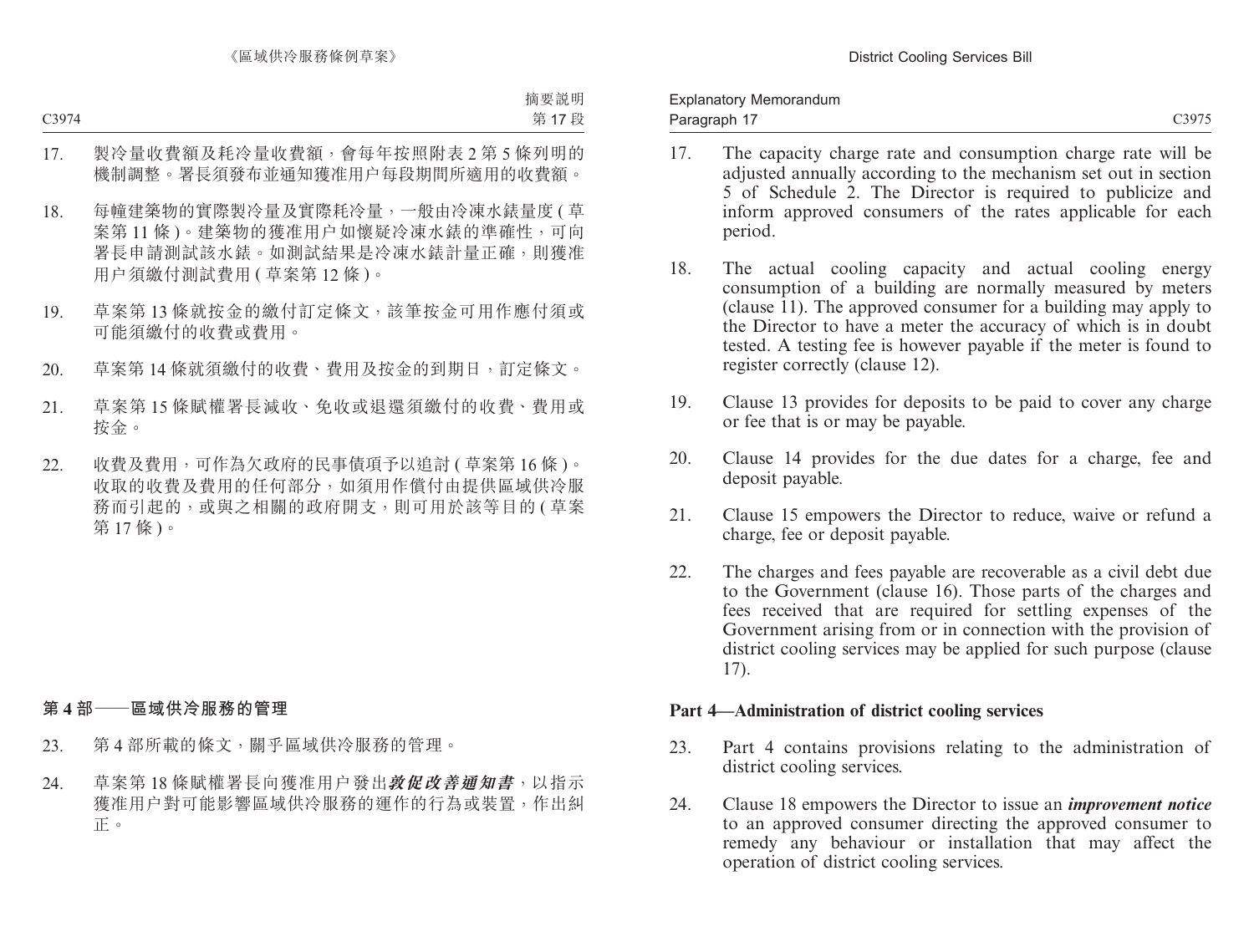Explanatory Memorandum Paragraph 25

- 25. Clause 19 enables the Director to authorize public officers attached to the Electrical and Mechanical Services Department (*EMSD officers*) to be *authorized officers* for the purposes of the Bill. In particular, clause 20 empowers an authorized officer to enter a building for the purposes of inspection and maintenance.
- 26. Clause 21 provides for the offences of obstructing an authorized officer and of tampering with a facility maintained for the provision of district cooling services.

### **Part 5—Appeal**

- 27. Part 5 provides for a mechanism for appealing to a District Cooling Services Appeal Board (*appeal board*) against certain decisions made under the Bill.
- 28. Decisions subject to appeal include a decision not to approve a person as a consumer of district cooling services, a decision to refuse to provide, suspend or terminate district cooling services, and a decision relating to an improvement notice issued (including a direction contained in it) (clause 22).
- 29. An appeal is to be lodged by giving a notice of appeal to the Director, who is to deliver the notice to the Secretary for the Environment (*Secretary*) (clause 23). The Secretary is then to appoint an appeal board from a panel consisting of 4 categories of members, including legally qualified persons and engineers, to hear the appeal. Each appeal board consists of 5 members, one of whom is the Chairperson who must be a legally qualified person (clauses 24 and 25).